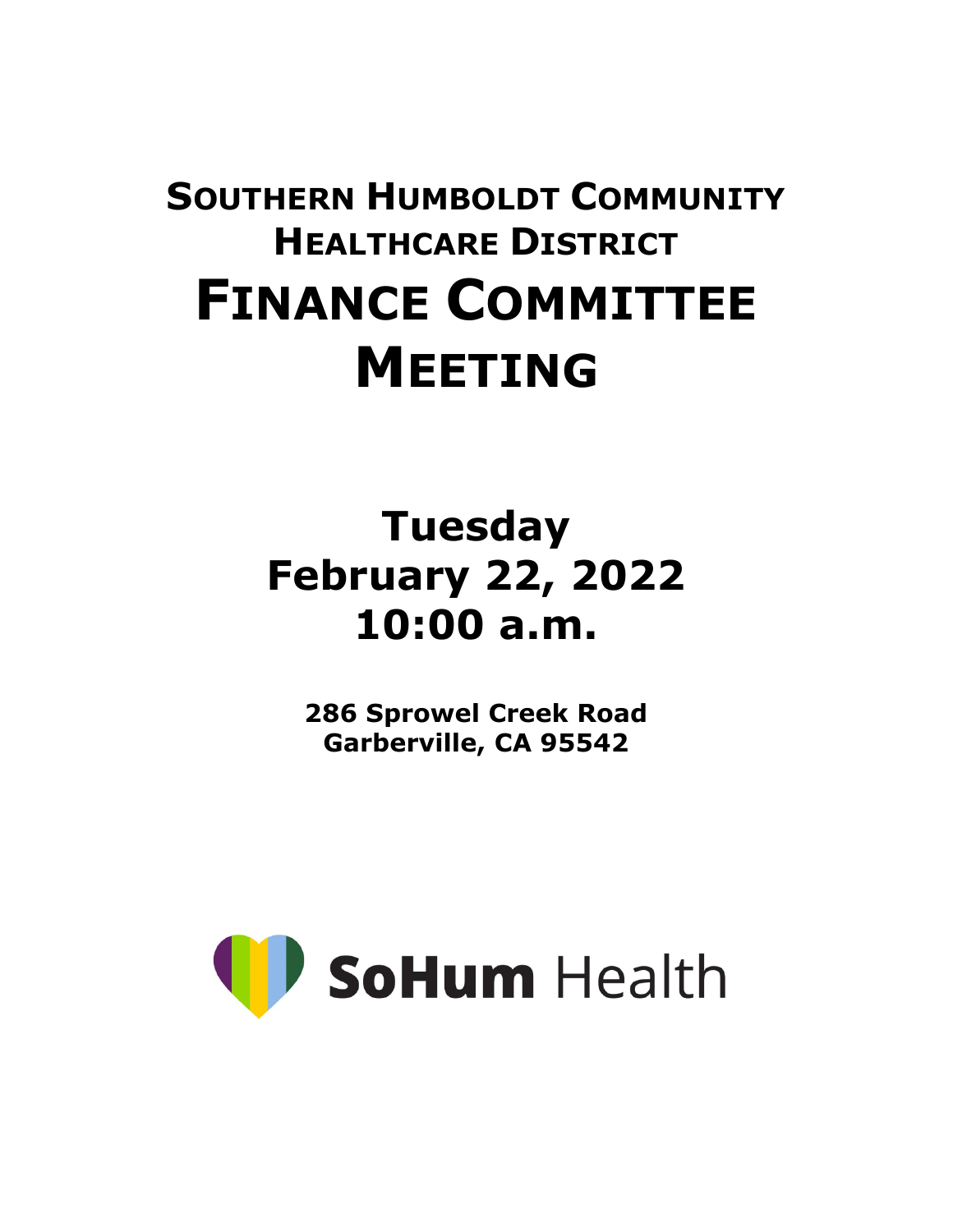

| Date:     | Tuesday, February 22, 2022                                                 |
|-----------|----------------------------------------------------------------------------|
| Time:     | $10:00$ a.m.                                                               |
| Location: | Sprowel Creek Campus Room 106 and by Webex                                 |
|           | <b>Facilitator:</b> Governing Board President Corinne Stromstad            |
| Link:     | https://shchd.webex.com/shchd/j.php?MTID=m36b5acf0fa870b3f93b7dc00fbe1fd06 |

## **Agenda**

| Time*        | Page |    | <b>Item</b>                                        |
|--------------|------|----|----------------------------------------------------|
| 10:00 a.m.   |      |    | A. Call to Order                                   |
| $10:01$ a.m. |      |    | B. Public Comment (3 minute limit per person)      |
|              |      |    | See public comment instructions below              |
| $10:05$ a.m. |      |    | C. Announcements                                   |
| $10:10$ a.m. |      |    | D. Previous Meeting Minutes                        |
|              |      |    | Minutes from Tuesday, January 25, 2022<br>1.       |
|              |      |    | E. Discussion and Review                           |
| $10:15$ a.m. |      |    | 1. January 2022 Financials - Paul Eves             |
| $10:30$ a.m. |      |    | 2. January 2022 Revenue Cycle Report – Marie Brown |
|              |      |    | 3. January 2022 HRG Report – Remy Quinn            |
|              |      | F. | Discussion Items to Report to the Board            |
|              |      |    | G. Next Meeting: Tuesday, March 22, 2022           |
|              |      |    | H. Adjourn                                         |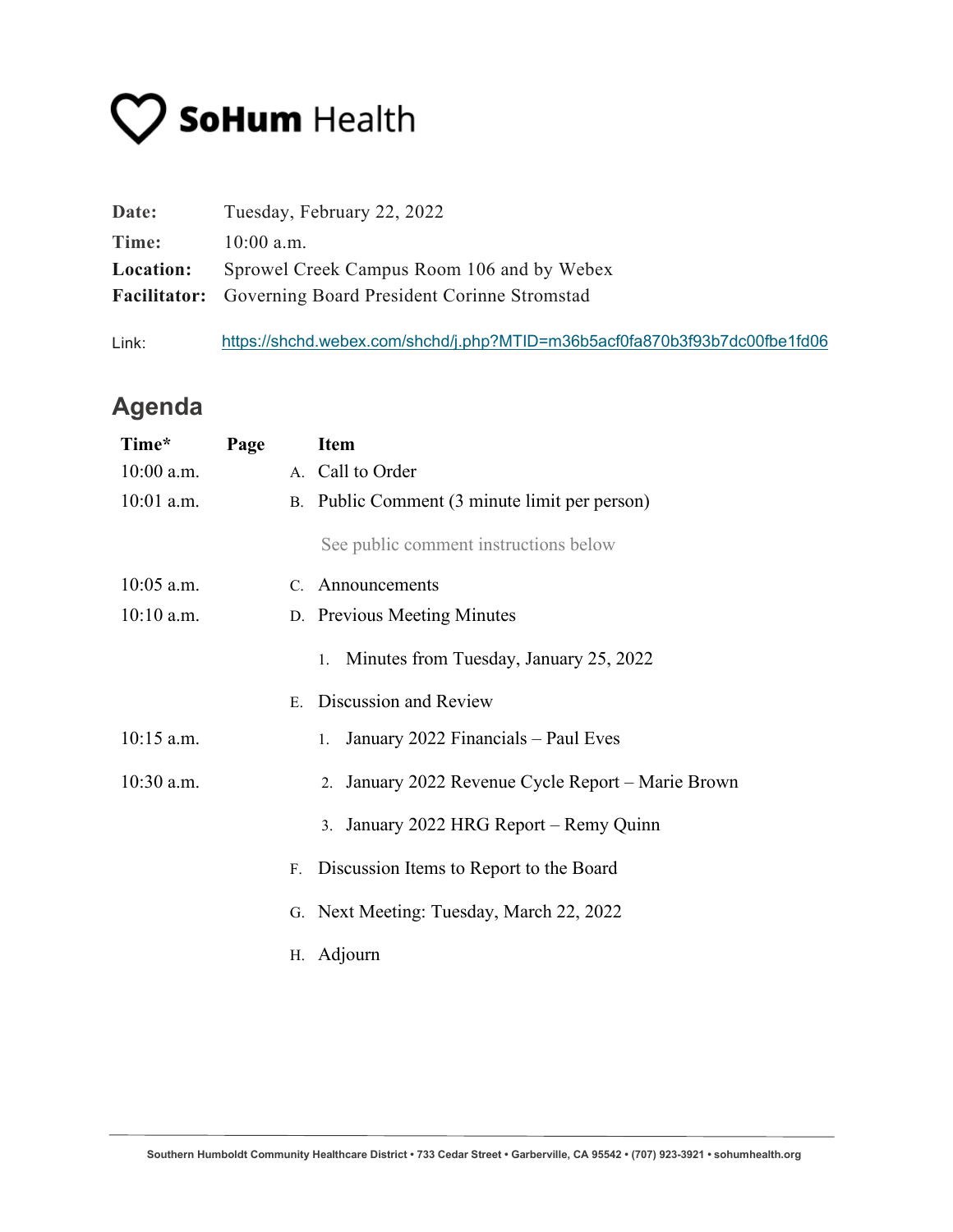

**PUBLIC COMMENT ON MATTERS NOT ON THE MEETING AGENDA:** Members of the public are welcome to address the Board on items not listed on the agenda and within the jurisdiction of the Board of Directors. The Board is prohibited by law from taking action on matters not on the agenda, but may ask questions to clarify the speaker's comment and/or briefly answer questions. The Board limits testimony on matters not on the agenda to three minutes per person and not more than ten minutes for a particular subject, at the discretion of the Chair of the Board.

**PUBLIC COMMENT ON MATTERS THAT ARE ON THE AGENDA:** Individuals wishing to address the Board regarding items on the agenda may do so after the Board has completed their initial discussion of the item and before the matter is voted on, so that the Board may have the benefit of these comments before making their decision. Please remember that it is the Board's responsibility to discuss matters thoroughly amongst themselves and that, because of Brown Act constraints, the Board meeting is their only opportunity to do so.

**OTHER OPPORTUNITIES FOR PUBLIC COMMENT:** Members of the public are encouraged to submit written comments to the Board at any time by writing to Board of Directors, SHCHD, 733 Cedar Street, Garberville, CA 95542. Writers who identify themselves may, at their discretion, ask that their comments be shared publicly. All other comments shall be kept confidential to the Board and appropriate staff.

*\*Times are estimated/Posted: Monday, February 14, 2022*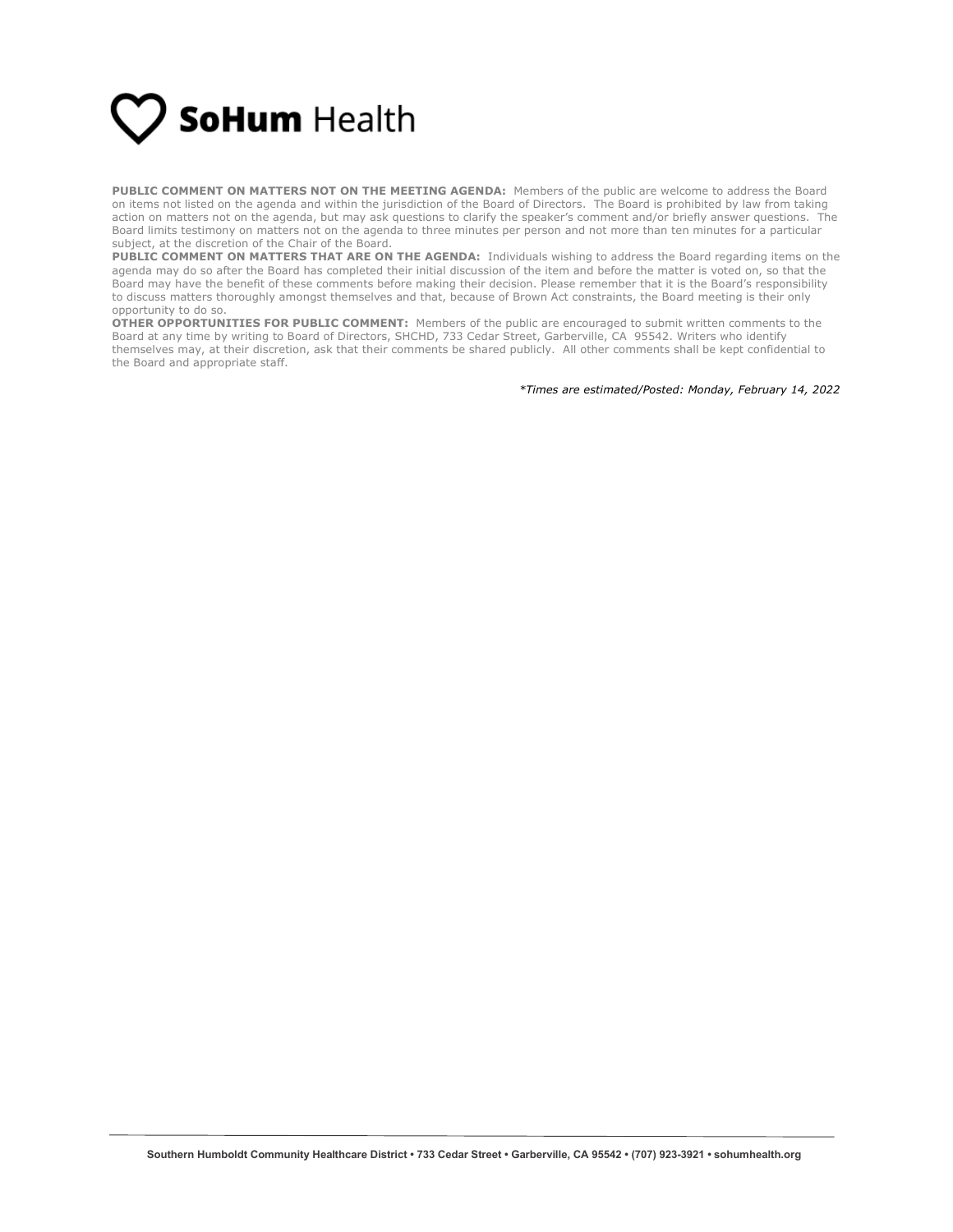#### **Southern Humboldt Community Healthcare District**

|                                 | Feb <sub>21</sub> | March 21       | April 21       | <b>May 21</b>  | June 21        | July 21        | Aug 21                  | Sept 21        | Oct 21         | <b>Nov 21</b>           | <b>Dec 21</b>  | <b>Jan 22</b>  | <b>Current 12</b><br><b>Month AVG</b> | Year to Date-<br><b>Current Year</b> |
|---------------------------------|-------------------|----------------|----------------|----------------|----------------|----------------|-------------------------|----------------|----------------|-------------------------|----------------|----------------|---------------------------------------|--------------------------------------|
| <b>In Patient Statistics</b>    |                   |                |                |                |                |                |                         |                |                |                         |                |                |                                       |                                      |
| <b>Total Acute Patient Days</b> | $\mathbf 0$       | $\mathbf 0$    | 6              | 4              | $\overline{4}$ | 8              | $\mathbf{1}$            | 16             | 9              | 5                       | 11             | $\mathbf{3}$   | 6                                     | 53                                   |
| <b>Total Swing Patient Days</b> | 94                | 106            | 101            | 75             | 70             | 38             | 25                      | 56             | 66             | 30                      | 39             | 35             | 61                                    | 289                                  |
| <b>Total SNF Patient Days</b>   | 196               | 234            | 240            | 248            | 240            | 236            | 229                     | 240            | 231            | 191                     | 237            | 223            | 229                                   | 1,587                                |
| <b>Total Patient Days</b>       | 290               | 340            | 347            | 327            | 314            | 282            | 255                     | 312            | 306            | 226                     | 287            | 261            | 296                                   | 1.929                                |
| <b>Total Acute Discharges</b>   | $\mathbf 0$       | $\mathsf 0$    | $\overline{2}$ | $\overline{2}$ | $\overline{1}$ | 3              | $\mathbf{1}$            | 5              | 4              | $\overline{\mathbf{c}}$ | 5              | $\mathbf{1}$   | $\overline{2}$                        | 21                                   |
| <b>Total Swing Discharges</b>   | $\overline{2}$    | $\mathbf{1}$   | 30             | 3              | 3              | $\overline{3}$ | $\mathbf{1}$            | $\overline{4}$ | 5              | $\overline{0}$          | $\overline{2}$ | $\overline{2}$ | 5                                     | 17                                   |
| <b>Total SNF Discharges</b>     | $\mathbf 0$       | $\mathsf 0$    | $\Omega$       | $\mathbf 0$    | $\mathbf{1}$   | $\overline{1}$ | $\overline{2}$          | $\mathbf 0$    | 1              | $\overline{1}$          | $\overline{2}$ | $\mathbf{1}$   | $\overline{1}$                        | 8                                    |
|                                 | $\overline{2}$    | $\mathbf{1}$   | 32             | 5              | 5              | $\overline{7}$ | $\overline{\mathbf{4}}$ | 9              | 10             | 3                       | 9              | $\overline{4}$ | 8                                     | 46                                   |
| <b>Acute Length of Stay</b>     | 0.00              | 0.00           | 3.00           | 2.00           | 4.00           | 2.67           | 1.00                    | 3.20           | 2.25           | 2.50                    | 2.20           | 3.00           | $\overline{2}$                        | 17                                   |
| <b>ER Admits</b>                | $\mathbf 0$       | $\mathsf 0$    | $\overline{2}$ | $\overline{2}$ | $\overline{1}$ | $\mathbf{3}$   | $\mathbf{1}$            | 5              | 4              | $\overline{2}$          | 5              | $\mathbf{1}$   | $\overline{2}$                        | 21                                   |
| I/P Lab Visits                  | $\epsilon$        | 8              | 11             | 12             | 20             | 12             | 12                      | 23             | 14             | $\overline{7}$          | 10             | 23             | 13                                    | 101                                  |
| I/P Radiology Visits            | 5                 | $\overline{2}$ | $\overline{2}$ | $\overline{1}$ | $\overline{2}$ | 6              | $\overline{\mathbf{4}}$ | 3              | $\overline{2}$ | $\overline{2}$          | $\overline{4}$ | $\overline{2}$ | $\overline{3}$                        | 23                                   |
| I/P EKG's                       | $\sqrt{ }$        | $\mathbf 0$    | $\Omega$       | $\Omega$       | $\Omega$       | $\mathbf 0$    | $\pmb{0}$               | $\Omega$       | $\Omega$       | $\Omega$                | $\overline{1}$ | $\mathbf{0}$   | $\Omega$                              | $\overline{1}$                       |
| <b>Out Patient Statistics</b>   |                   |                |                |                |                |                |                         |                |                |                         |                |                |                                       |                                      |
| <b>ER Visits</b>                | 197               | 194            | 219            | 258            | 257            | 335            | 298                     | 250            | 220            | 260                     | 206            | 233            | 244                                   | 1,802                                |
| <b>Clinic Visits</b>            | 346               | 433            | 451            | 436            | 463            | 414            | 427                     | 459            | 471            | 495                     | 453            | 449            | 441                                   | 3,168                                |
| <b>SLS Visits</b>               | $\Omega$          | $\mathsf 0$    | $\Omega$       | $\Omega$       | $\Omega$       | $\Omega$       | $\mathbf 0$             | $\Omega$       | $\Omega$       | $\Omega$                | $\pmb{0}$      |                | $\mathbf 0$                           | $\Omega$                             |
| <b>Outpatient Medical</b>       | 809               | 3656           | 2967           | 3068           | 1611           | 1134           | 1143                    | 1570           | 1871           | 1302                    | 1644           | 2278           | 1,921                                 | 10,942                               |
| <b>Laboratory Visits</b>        | 440               | 474            | 468            | 617            | 476            | 682            | 1041                    | 740            | 546            | 640                     | 839            | 1009           | 664                                   | 5,497                                |
| Radiology                       | 159               | 46             | 171            | 190            | 219            | 206            | 156                     | 209            | 152            | 167                     | 179            | 121            | 165                                   | 1,190                                |
| Mammography                     | 10                | 10             | 22             | 24             | $\overline{4}$ | 27             | 25                      | 6              | 11             | 19                      | 9              | 17             | 15                                    | 114                                  |
| CT Scans                        | 66                | 56             | 82             | 80             | 71             | 89             | 55                      | 76             | 63             | 70                      | 66             | 73             | 71                                    | 492                                  |
| <b>EKG's</b>                    | 28                | 27             | 43             | 39             | 46             | 40             | 23                      | 42             | 38             | 25                      | 44             | 48             | 37                                    | 260                                  |
| Retail Pharmacy Rxs Sold        |                   |                |                |                |                | 1040           | 1607                    | 2001           | 2358           | 2566                    | 2249           |                | 1.970                                 | 11,821                               |
| <b>Total O/P Visits</b>         | 2,055             | 4,896          | 4,423          | 4,712          | 3,147          | 2,927          | 3,168                   | 3,352          | 3,372          | 2,978                   | 3.440          | 4,228          | 1,279                                 | 23,465                               |
| <b>Salary Statistics</b>        |                   |                |                |                |                |                |                         |                |                |                         |                |                |                                       |                                      |
| Productive FTE's                | 71.3              | 81.3           | 83.7           | 77.9           | 76.6           | 75.1           | 75.1                    | 76.8           | 79.2           | 80.5                    | 79.2           | 71.7           | 77.4                                  |                                      |
| Paid FTE's                      | 77.3              | 73.8           | 76.3           | 72.1           | 71.4           | 85.0           | 84.9                    | 85.0           | 87.1           | 87.8                    | 87.9           | 85.4           | 81.2                                  |                                      |
| Salaries & Ben as % of Net Rev  | 48.4%             | 91.1%          | 61.1%          | 56.4%          | 60.4%          | 47.9%          | 68.4%                   | 59.2%          | 77.6%          | 64.5%                   | 57.7%          | 50.1%          | 61.9%                                 |                                      |
| BeneGits as % of Salaries       | 32.3%             | 30.7%          | 22.9%          | 42.7%          | 19.7%          | 29.8%          | 46.4%                   | 32.0%          | 64.4%          | 32.2%                   | 28.1%          | 28.1%          | 34.1%                                 |                                      |
| <b>Revenue Statistics</b>       |                   |                |                |                |                |                |                         |                |                |                         |                |                |                                       |                                      |
| Gross A/R > 120 Days            | 952,117           | 940.549        | 1,161,213      | 1,217,068      | 1,234,083      | 1,022,868      | 1,313,144               | 1,336,739      | 1,505,869      | 1,451,996               | 1,746,576      | 2,040,686      | 1,326,909.1                           |                                      |
| A/R>120 Days as % of Total AR   | 41%               | 41%            | 41%            | 41%            | 41%            | 41%            | 41%                     | 34%            | 34%            |                         | 42%            |                | 39.4%                                 |                                      |
| Gross Days in A/R               | 75.6              | 75.2           | 75.2           | 75.2           | 75.2           | 75.6           | 79.2                    | 85.1           | 85.9           | 86.3                    | 94.7           | 91.6           | 81.2                                  |                                      |
| Net Days in A/R                 | 68.9              | 69.7           | 69.7           | 69.7           | 69.9           | 69.8           | 73.4                    | 79.8           | 81.6           | 79.8                    | 87.5           | 84.4           | 75.4                                  |                                      |
| A/R Cash Collections            | 720,895           | 847,144        | 948,282        | 757,474        | 919,408        | 667,778        | 1,022,607               | 782,980        | 847,125        | 845,077                 | 729,186        | 727,607        | 817,963.6                             |                                      |
| Collections as % of Net Rev     | 63.3%             | 57.3%          | 112.4%         | 59.8%          | 63.6%          | 32.7%          | 70.8%                   | 67.2%          | 70.8%          | 68.8%                   | 63.1%          | 58.0%          | 65.7%                                 |                                      |
| Accounts Payable Days           | 0.5               | 4.8            | 6.8            | 5.1            | 15.9           | 0.7            | 4.4                     | 10.0           | 2.1            | 1.9                     | 0.8            | 6.0            | 4.8                                   |                                      |
| Cash Collections per Cal Day    | 23,255            | 27,327         | 30,590         | 24,435         | 29,658         | 21,541         | 32,987                  | 25,257         | 27,327         | 27,261                  | 23,522         | 23,471         | 26,751                                | 107,113                              |
| Cash Disburs. per Cal Day       | 46,329            | 44,803         | 45,848         | 38,553         | 39,838         | 41,846         | 38,603                  | 41,262         | 458,718        | 40,600                  | 42,521         | 41,846         | 76,600                                | 580,429                              |
| <b>DATA Entry/Details/Calcs</b> |                   |                |                |                |                |                |                         |                |                |                         |                |                |                                       |                                      |
| Calendar Days                   | 28                | 31             | 30             | 31             | 30             | 31             | 31                      | 30             | 31             | 30                      | 31             | 31             |                                       |                                      |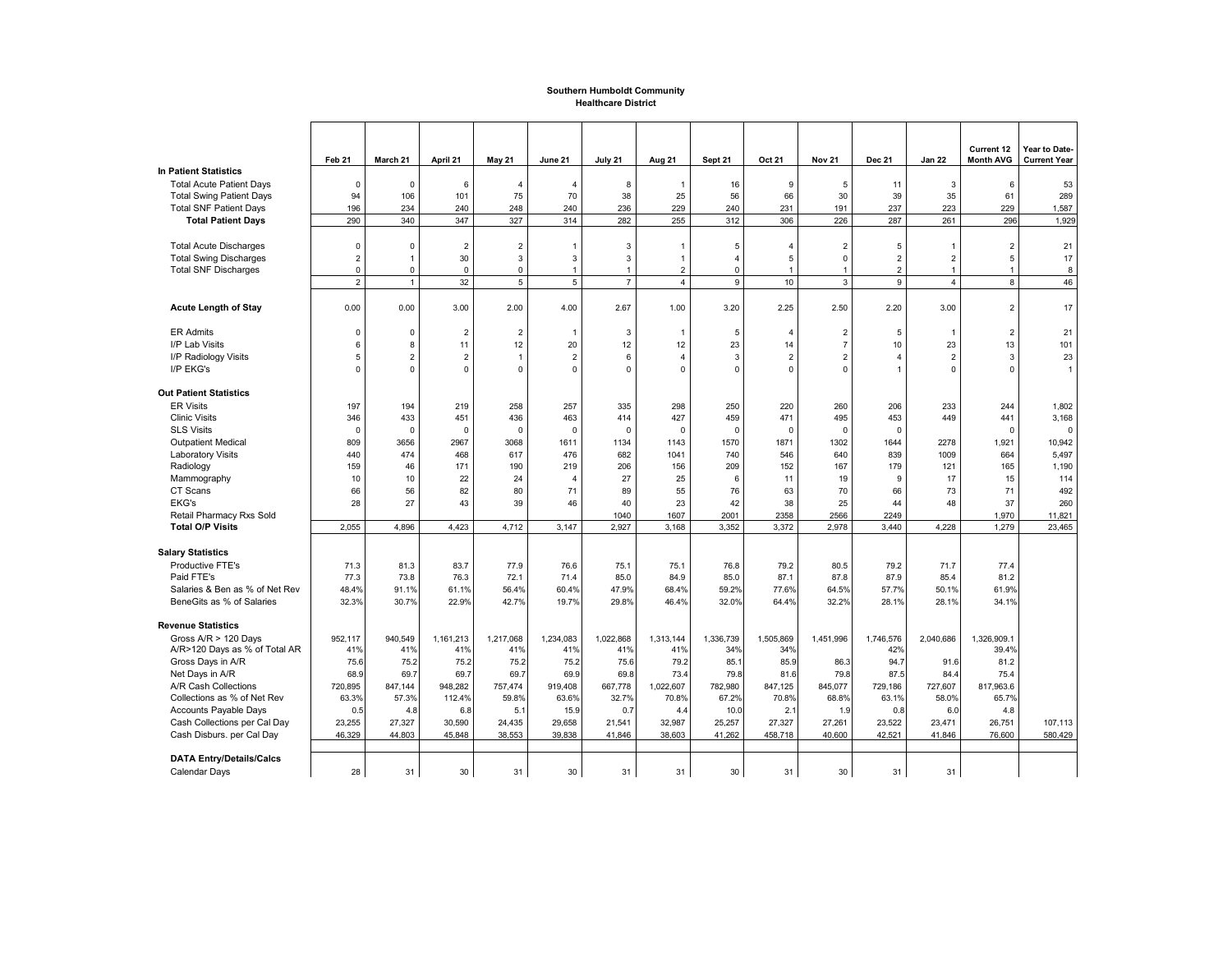### **Southern Humboldt Community Healthcare District Income Statement January 2022**

|              | <b>Current Month</b> |               |                                     | <b>Year to Date</b> |               |               |          |
|--------------|----------------------|---------------|-------------------------------------|---------------------|---------------|---------------|----------|
| \$           |                      |               |                                     |                     |               | \$            | $\%$     |
| Variance     | <b>Budget</b>        | <b>Actual</b> |                                     | <b>Actual</b>       | <b>Budget</b> | Variance      | Variance |
|              |                      |               | <b>GROSS PATIENT REVENUE</b>        |                     |               |               |          |
| (66, 776)    | 237,500              | 170,724       | <b>INPATIENT</b>                    | 1,401,206           | 1,662,500     | (261, 294)    | $-16%$   |
| 12,508       | 41,670               | 54,178        | <b>INPATIENT ANCILLARY</b>          | 362,904             | 291,690       | 71,214        | 24%      |
| 375,419      | 1,202,080            | 1,577,499     | <b>OUTPATIENT ANCILLARY</b>         | 9,472,491           | 8,414,560     | 1,057,931     | 13%      |
| 321,151      | 1,481,250            | 1,802,401     | <b>TOTAL PATIENT REVENUE</b>        | 11,236,601          | 10,368,750    | 867,851       | 8%       |
|              |                      |               | <b>DEDUCTIONS FROM REVENUE</b>      |                     |               |               |          |
| (13,970)     | 515,630              | 501,660       | CONTRACTUAL ALLOWANCES              | 2,775,571           | 3,609,410     | (833, 839)    | $-23%$   |
| 45,778       | 71,670               | 117,448       | PROVISION FOR BAD DEBTS             | 865,520             | 501,690       | 363,830       | 73%      |
| 2,322        | 36,000               | 38,322        | OTHER ALLOWANCES/DEDUCTIONS         | 406,463             | 252,000       | 154,463       | 61%      |
|              | $-300,000$           | (300,000)     | OTHER OPERATING IGTs & SUPPLEMENTAL | (2, 100, 000)       | (2,100,000)   |               |          |
| 34,130       | 323,300              | 357,430       | <b>TOTAL DEDUCTIONS</b>             | 1,947,554           | 2,263,100     | (315, 546)    | $-14%$   |
| 287,021      | 1,157,950            | 1,444,971     | <b>NET PATIENT REVENUE</b>          | 9,289,047           | 8,105,650     | 1,183,397     | 15%      |
| 22,137       | 12,000               | 34,137        | OTHER OPERATING REVENUE             | 123,046             | 84,000        | 39,046        | 46%      |
| 309,158      | 1,169,950            | 1,479,108     | <b>TOTAL OPERATING REVENUE</b>      | 9,412,093           | 8,189,650     | 1,222,443     | 15%      |
|              |                      |               |                                     |                     |               |               |          |
| (166, 289)   | 731,670              | 565,381       | SALARIES & WAGES                    | 3,950,478           | 5,121,690     | (1, 171, 212) | $-23%$   |
| 728          | 158,330              | 159,058       | <b>EMPLOYEE BENEFITS</b>            | 1,327,939           | 1,108,310     | 219,629       | 20%      |
| (10, 783)    | 123,330              | 112,547       | PROFESSIONAL FEES                   | 889,485             | 863,310       | 26,175        | 3%       |
| 70,116       | 112,500              | 182,616       | <b>SUPPLIES</b>                     | 827,464             | 787,500       | 39,964        | 5%       |
| (9,004)      | 21,670               | 12,666        | <b>REPAIRS &amp; MAINTENANCE</b>    | 105,409             | 151,690       | (46, 281)     | $-31%$   |
| 22,609       | 110,000              | 132,609       | PURCHASED SERVICES                  | 770,300             | 770,000       | 300           | $0\%$    |
| (10,091)     | 14,170               | 4,079         | <b>UTILITIES</b>                    | 107,924             | 99,190        | 8,734         | 9%       |
| (10, 218)    | 23,330               | 13,112        | <b>INSURANCE</b>                    | 97,578              | 163,310       | (65, 732)     | $-40%$   |
| $\mathbf{0}$ |                      | $\mathbf 0$   | <b>INTEREST</b>                     | $\Omega$            | $\Omega$      | 0             | #DIV/0!  |
| 284          | 38,330               | 38,614        | DEPRECIATION/ AMORTIZATION          | 296,556             | 268,310       | 28,246        | 11%      |
| 43,206       | 33,330               | 76,536        | <b>OTHER</b>                        | 668,858             | 233,310       | 435,548       | 187%     |
| (69, 442)    | 1,366,660            | 1,297,218     | <b>TOTAL OPERATING EXPENSES</b>     | 9,041,991           | 9,566,620     | (524, 629)    | $-5%$    |
| 378,600      | (196, 710)           | 181,890       | <b>OPERATING PROFIT (LOSS)</b>      | 370,102             | (1,376,970)   | 1,747,072     | $-127%$  |
| 5,855        | 95,000               | 100,855       | <b>TAX REVENUE</b>                  | 663,355             | 665,000       | (1,645)       | $0\%$    |
| 287,636      | 40,000               | 327,636       | OTHER NONOPERATING REV (EXP)        | 2,508,222           | 280,000       | 2,228,222     | 796%     |
|              |                      | 6,789         | <b>INTEREST INCOME</b>              | 22,057              |               |               |          |
| 300,280      | 135,000              | 435,280       | <b>NET NON OPERATING REV (EXP)</b>  | 3,193,634           | 945,000       | 2,248,634     | 238%     |
| 678,880      | (61, 710)            | 617,170       | <b>NET INCOME (LOSS)</b>            | 3,563,736           | (431, 970)    | 3,995,706     | $-925%$  |
|              |                      |               |                                     |                     |               |               |          |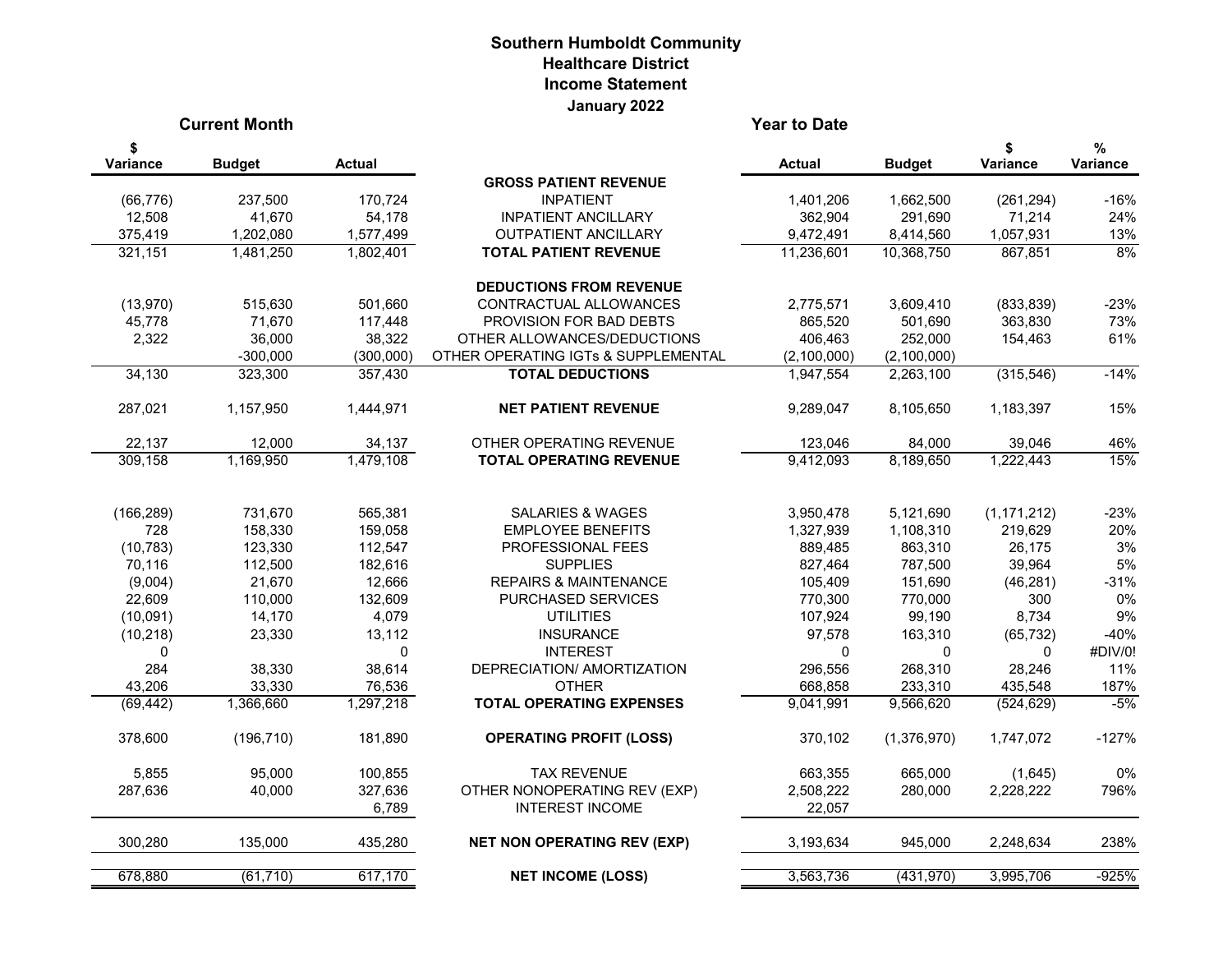|                                      |                   |            |           |               |            | <b>Income Statement Trend</b> |           |           |           |               |               |               |                                     |                              |
|--------------------------------------|-------------------|------------|-----------|---------------|------------|-------------------------------|-----------|-----------|-----------|---------------|---------------|---------------|-------------------------------------|------------------------------|
|                                      | Feb <sub>21</sub> | March 21   | April 21  | <b>May 21</b> | June 21    | July 21                       | Aug 21    | Sept 21   | Oct 21    | <b>Nov 21</b> | <b>Dec 21</b> | <b>Jan 22</b> | 12 Month AVG:<br>Oct '20-Sept<br>21 | <b>YTD - Current</b><br>Year |
|                                      |                   |            |           |               |            |                               |           |           |           |               |               |               |                                     |                              |
| Inpatient Daily Hospital Services    | 174,231           | 211,394    | 239,276   | 197,597       | 231,202    | 223,673                       | 154,457   | 244,718   | 219,424   | 170,256       | 217,954       | 170,724       | 204,576                             | 1,401,206                    |
| Ancillary Revenue                    | 46,657            | 38,910     | 49,414    | 45,356        | 40.690     | 44,799                        | 54,355    | 72,321    | 45,472    | 40,036        | 51,743        | 54.178        | 48.661                              | 362,904                      |
| <b>Outpatient Revenue</b>            | 914,981           | 954,700    | 1,074,862 | 1,015,193     | 1,283,956  | 1,352,452                     | 1,386,282 | 1,364,347 | 1,273,369 | 1,162,271     | 1,356,271     | 1,577,499     | 1,226,349                           | 9,472,491                    |
| <b>Total Hospital Revenue</b>        | 1,135,869         | 1,205,004  | 1,363,552 | 1,258,146     | 1,555,848  | 1,620,924                     | 1,595,094 | 1,681,386 | 1,538,265 | 1,372,563     | 1,625,968     | 1,802,401     | 1,479,585                           | 11,236,601                   |
| <b>Contractual Allowances</b>        | 529,284           | 523,160    | 155,981   | 252,235       | 388,721    | 224,877                       | 457,567   | 404,071   | 324,712   | 415,578       | 447,106       | 501,660       | 385,413                             | 2,775,571                    |
| Provision for Bad Debts              | 73,530            | 161,600    | 176,861   | 115,056       | 84,411     | 155,817                       | 210,892   | 48,684    | 140,689   | 54,169        | 137,821       | 117,448       | 123,082                             | 865,520                      |
| <b>Other Allowances/Deductions</b>   | 51,310            | 40.302     | 64,858    | 25,201        | 34,185     | 83,017                        | 76.635    | 4,829     | 39,931    | 63,107        | 100,622       | 38,322        | 51.860                              | 406,463                      |
| Other Operating: IGTs & Supplemental | (627, 987)        | (363, 854) | (300,000) | (444, 764)    | (996, 499) | (300, 000)                    | (300,000) | (300,000) | (300,000) | (300,000)     | (300,000)     | (300,000)     | (402, 759)                          | (2, 100, 000)                |
| <b>Total Deductions</b>              | 26,137            | 361,208    | 97,700    | (52, 272)     | (489, 182) | 163,711                       | 445,094   | 157,584   | 205,332   | 232,854       | 385,549       | 357,430       | 157,595                             | 1,947,554                    |
| Contractual %                        |                   |            |           |               |            |                               |           |           |           |               |               |               | 11%                                 | 17%                          |
| <b>Net Patient Revenue</b>           | 1,109,732         | 843,796    | 1,265,852 | 1,310,418     | 2,045,030  | 1,457,213                     | 1,150,000 | 1,523,802 | 1,332,933 | 1,139,709     | 1,240,419     | ,444,971      | 1,321,990                           | 9,289,047                    |
| Net Revenue %                        | 98%               | 70%        | 93%       | 104%          | 131%       | 90%                           | 72%       | 91%       | 87%       | 83%           | 76%           | 80%           | 89%                                 | 83%                          |
| <b>Other Operating Revenue</b>       | 13,333            | 14,401     | 16,355    | 15,173        | 14,595     | 14,004                        | 14,615    | 15,318    | 14,551    | 15,668        | 14,753        | 34,137        | 16,409                              | 123,046                      |
| <b>Total Revenue</b>                 | 1,123,065         | 858.197    | 1,282,207 | 1,325,591     | 2.059.625  | 1,471,217                     | 1,164,615 | 1.539.120 | 1,347,484 | 1,155,377     | 1,255,172     | 1.479.108     | 1,338,398                           | 9,412,093                    |
| Salaries & Wages                     | 541,262           | 588,389    | 629,663   | 571,404       | 1,030,764  | 533,278                       | 543,935   | 536,284   | 579,710   | 564,028       | 627,862       | 565,381       | 609,330                             | 3,950,478                    |
| <b>Employee Benefits</b>             | 174,606           | 180,531    | 143,898   | 244,263       | 203,497    | 149,686                       | 158,608   | 171,366   | 373,211   | 181,430       | 134,580       | 159,058       | 189,561                             | 1,327,939                    |
| <b>Professional Fees</b>             | 221,195           | 242,144    | 150,240   | 148,383       | 173,721    | 142,301                       | 118,353   | 112,847   | 112,883   | 180,917       | 109,637       | 112,547       | 152,097                             | 889,485                      |
| Supplies                             | 112,189           | 120,817    | 129,018   | 13,552        | 131,829    | 157,223                       | 109,110   | 61,224    | 106,131   | 109,659       | 101,501       | 182,616       | 111,239                             | 827,464                      |
| Repairs & Maintenance                | 32,625            | 43,832     | 14,960    | 50,554        | 42,013     | 16,885                        | 6,638     | 25,766    | 20,930    | 13,640        | 8,884         | 12,666        | 24,116                              | 105,409                      |
| <b>Purchased Services</b>            | 94,625            | 124,045    | 146,846   | 70,047        | 161,073    | 139,826                       | 94,063    | 140,865   | 125,499   | 70,442        | 66,996        | 132,609       | 113,911                             | 770,300                      |
| <b>Utilities</b>                     | 19,190            | 16,004     | 17,793    | 10,182        | 13,427     | 17,771                        | 18,077    | 24,502    | 30,677    | 5,875         | 6,943         | 4,079         | 15,377                              | 107,924                      |
| Insurance                            | 11,755            | 11,755     | 11,755    | 11,755        | 11,878     | 23,430                        | 10,075    | 11,755    | 12,982    | 12,703        | 13,521        | 13,112        | 13,040                              | 97,578                       |
| Interest                             |                   |            |           |               |            |                               |           |           |           |               |               |               |                                     | $\Omega$                     |
| Depreciation                         | 45,720            | 45,720     | 45,896    | 45,896        | 45,896     | 45,896                        | 45,896    | 45,896    | 37,258    | 45,975        | 37,021        | 38,614        | 43,807                              | 296,556                      |
| Other Expense                        | 16,852            | 15,641     | 85,361    | 29,111        | 57,639     | 121,049                       | 44,214    | 152,351   | 30,170    | 33,332        | 211,206       | 76,536        | 72,789                              | 668,858                      |
| <b>Total Expenses</b>                | 1,270,019         | 1,388,878  | 1,375,430 | 1,195,147     | 1,871,737  | 1,347,345                     | 1,148,969 | 1,282,856 | 1,429,451 | 1,218,001     | 1,318,151     | 1,297,218     | 1,345,267                           | 9,041,991                    |
| <b>Expenses %</b>                    | 113%              | 162%       | 107%      | 90%           | 91%        | 92%                           | 99%       | 83%       | 106%      | 105%          | 105%          | 88%           | 101%                                | 7%                           |
| <b>Profit/Loss from Operations</b>   | (146, 954)        | (530,681   | (93, 223) | 130,444       | 187,888    | 123,872                       | 15,646    | 256,264   | (81, 967) | (62, 624)     | (62, 979)     | 181,890       | (6, 869)                            | 370,102                      |
| <b>Tax Revenue</b>                   | 92,500            | 92,500     | 92,500    | 94,920        | 92,500     | 95,000                        | 95.000    | 95,000    | 92.500    | 92,500        | 92,500        | 100.855       | 94.023                              | 663,355                      |
| Other Non Operating Rev (Exp)        | 50,000            | 81,574     | 88,340    | 40,000        | 19,949     | 6,039                         | 3,903     | 1,574,676 | 311,075   | 40,160        | 244,733       | 327,636       | 232,340                             | 2,508,222                    |
| Interest Income                      |                   |            |           |               | 12,005     |                               |           | 14,173    | 31        | 1,064         |               | 6,789         | 6,812                               | 22,057                       |
| Net Non-operating Rev/(Exp)          | 142.500           | 174.074    | 180.840   | 134,920       | 124,454    | 101.039                       | 98.903    | 1.683.849 | 403,606   | 133,724       | 337.233       | 435.280       | 333.176                             | 3.193.634                    |
| <b>NET INCOME/ (LOSS)</b>            | (4, 454)          | (356, 607) | 87,617    | 265,364       | 312,342    | 224,911                       | 114,549   | 1,940,113 | 321,639   | 71,100        | 274,254       | 617,170       | 326,307                             | 3,563,736                    |

**Southern Humboldt Community Healthcare District**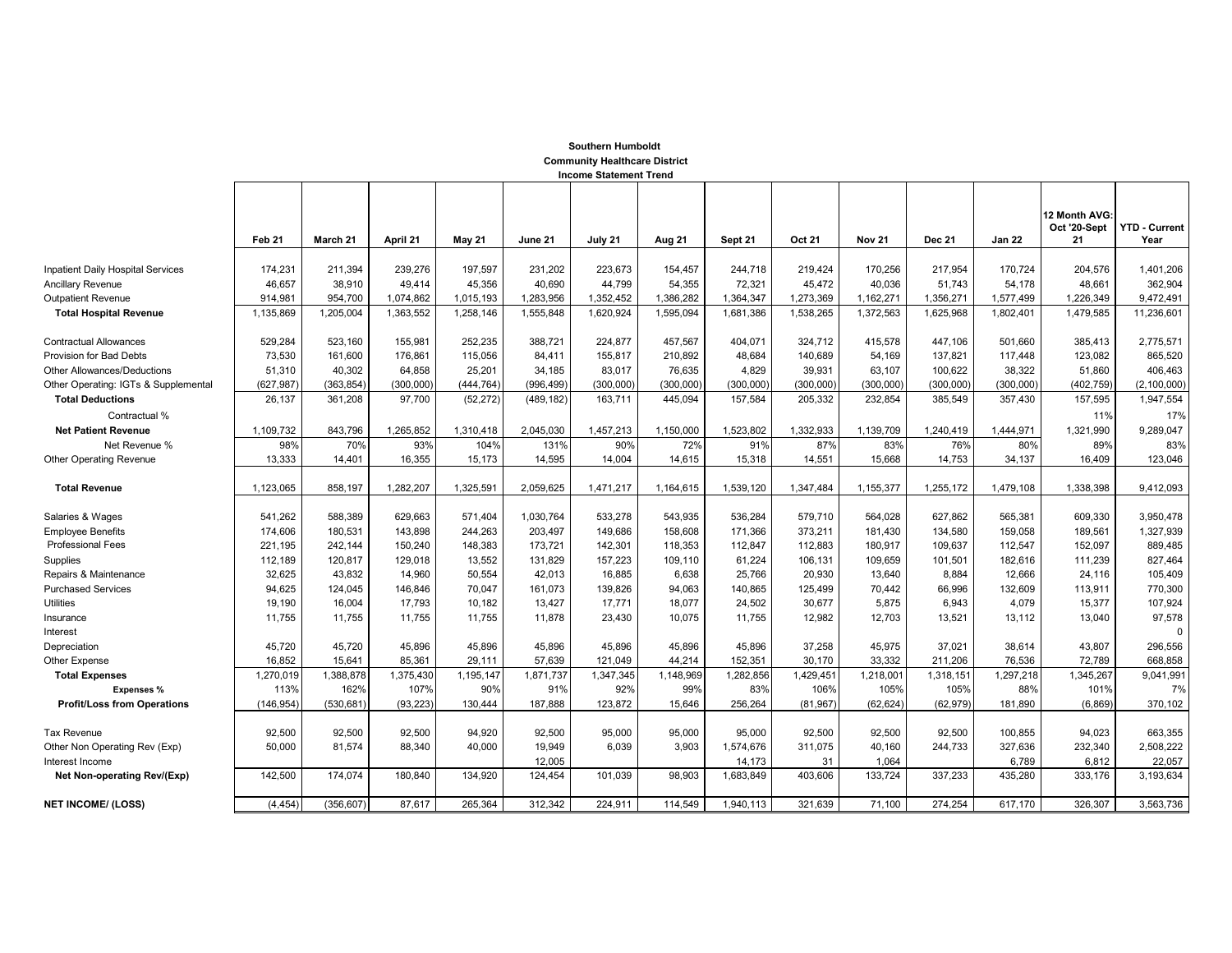#### **Southern Humboldt Community Healthcare District Balance Sheet January 2022**

**ASSETS**

### **LIABILITIES & FUND BALANCE**

| <b>Current Assets</b>                  |             | <b>Current Liabilities</b>                |            |
|----------------------------------------|-------------|-------------------------------------------|------------|
| Cash- Checking & Investments           | 3,218,519   | <b>Accounts Payable</b>                   | 251,969    |
| <b>LAIF Account</b>                    | 10,940,314  | Accrued Payroll & Related costs           | 364,252    |
| Humboldt County Property Tax Acct      | 800,000     |                                           |            |
|                                        |             | <b>Other Current Liabilities</b>          |            |
| <b>Patient Accounts Receivable</b>     | 4,379,072   | Deferd revenue IGT                        |            |
| <b>Less Allowances</b>                 | 2,543,417   | A/R Credit balances                       |            |
| <b>Accounts Receivable- Net</b>        | 1,835,655   | Medicare Accelerated Payments             | 3,611,233  |
|                                        |             | <b>Medicare Contingency</b>               | 2,000,000  |
| <b>Other Receivables</b>               | 397,228     | <b>Current Portion-Long Term Debt</b>     |            |
| Inventories                            | 159,541     | Other Short Term Debt - PPP Loan          |            |
| <b>Estimated 3rd Party Settlements</b> |             | Accrued interest                          |            |
| Prepaid expenses and Deposits          | 899,677     |                                           |            |
| <b>Total current assets</b>            | 18,250,934  | <b>Total current Liabilities</b>          | 6,227,455  |
| <b>Property and Equipment</b>          |             | Long Term Debt, Less Current Portion      |            |
| Land                                   | 959,877     | Bonds payable                             |            |
| Land improvements                      | 553,251     | <b>HELP II Loan</b>                       |            |
| <b>Buildings</b>                       | 2,516,797   | <b>Patient Monitor</b>                    |            |
| Equipment                              | 6,081,424   | <b>GE Finance - CT Scanner</b>            |            |
| Construction in progress               | 2,122,759   | <b>Total Long-term debt</b>               |            |
| Total property and equipment           | 12,234,108  | Less: Current Portion-Long Term Debt      |            |
| Less : accumulated depreciation        | (5,890,926) | <b>Net Long Term Debt</b>                 |            |
| Net property and equipment             | 6,343,182   |                                           |            |
|                                        |             | <b>Equity</b>                             |            |
|                                        |             | Unrestricted Fund Balance--Prior Years    | 14,808,778 |
| <b>Other Assets</b>                    |             | Net Income (Loss)--Current Year           | 3,563,736  |
|                                        |             | <b>Restricted Fund Balance</b>            |            |
| Investments                            | 5,852       |                                           |            |
| <b>Total Other Assets</b>              | 5,852       | <b>Total fund balance</b>                 | 18,372,514 |
| <b>Total Assets</b>                    | 24,599,968  | <b>Total Liabilities and Fund Balance</b> | 24,599,968 |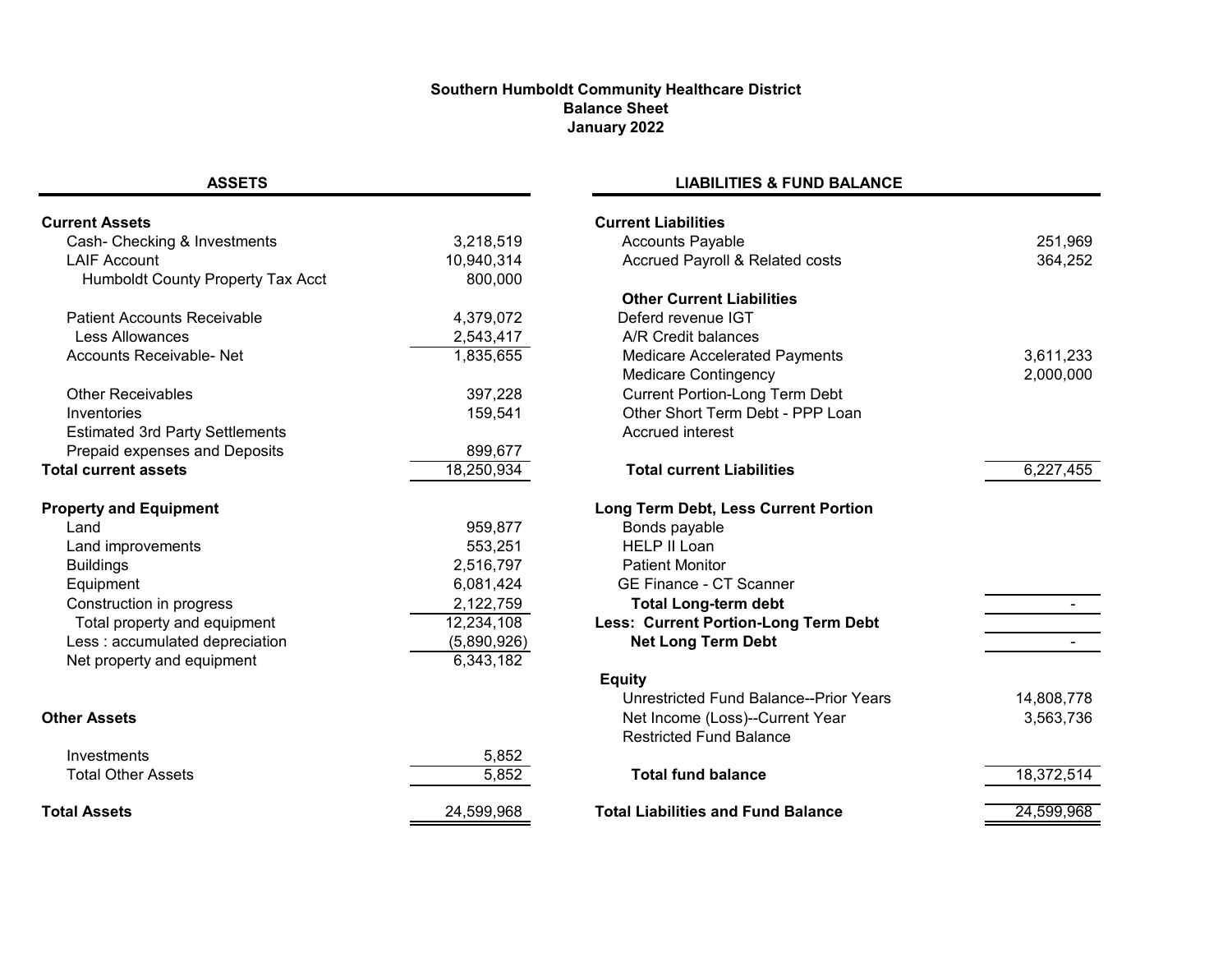## **Revenue Cycle / Patient Financial Services January 2022 Finance Committee Report**

**HRG -** Key Items:

- January closed at 91.6 AR Days or \$4.4M in Gross AR
- Cash collections totaled \$728K, or 86% of December's net revenue
- Third Party Aging decreased by \$16K, and is now at 22.1%
- Unbilled AR dropped 8.8 days

**AR –** After being up to a recognized high point last month we are seeing the AR days begin to trend back down as expected. As HRG stated in their report, we have the highest revenue recorded since August of 2020 which is in part contributing to the AR days remaining high. The DNFB reduced from 12.8 to 5.1. This is reflected in the unbilled AR dropping significantly from 14.3 to 5.5 days, and unbilled balances being reduced by over \$370k, which should drive up cash collections in February.

**Clean Claims Rate –** We saw improvement from the six-month low of 80% in December, to 87% in January which is the highest we've seen since August 2021. We did departmental training regarding clean claims and edits, and HRG also worked to improve the scrubbing software specifications, both contributing to the positive trend.

**Aging –** We have achieved our goal of completing coding and billing on all aged Medicare Covid Vaccine accounts, the final 590 being billed out in January. We saw minor, but notable decreases in aging among the financial classes as the new processes for treatment authorization and other workflow initiatives and improvements begin to show their positive effect and move us closer to our goals.

**HRG Communication Log –** Functional access to the HRG communication log has been restored and work-around processes have been rolled back. We should see less delays in the correction of errors and obtaining required documentation for billing. This will diminish delays to coding completion and bill drop we have been dealing with since September.

**Bad Debt Changes** – We are currently working with HRG and Arcadia Debt Recovery to implement required legal changes that effect the entire timeline for billing, sending statements, and turning patients to collections.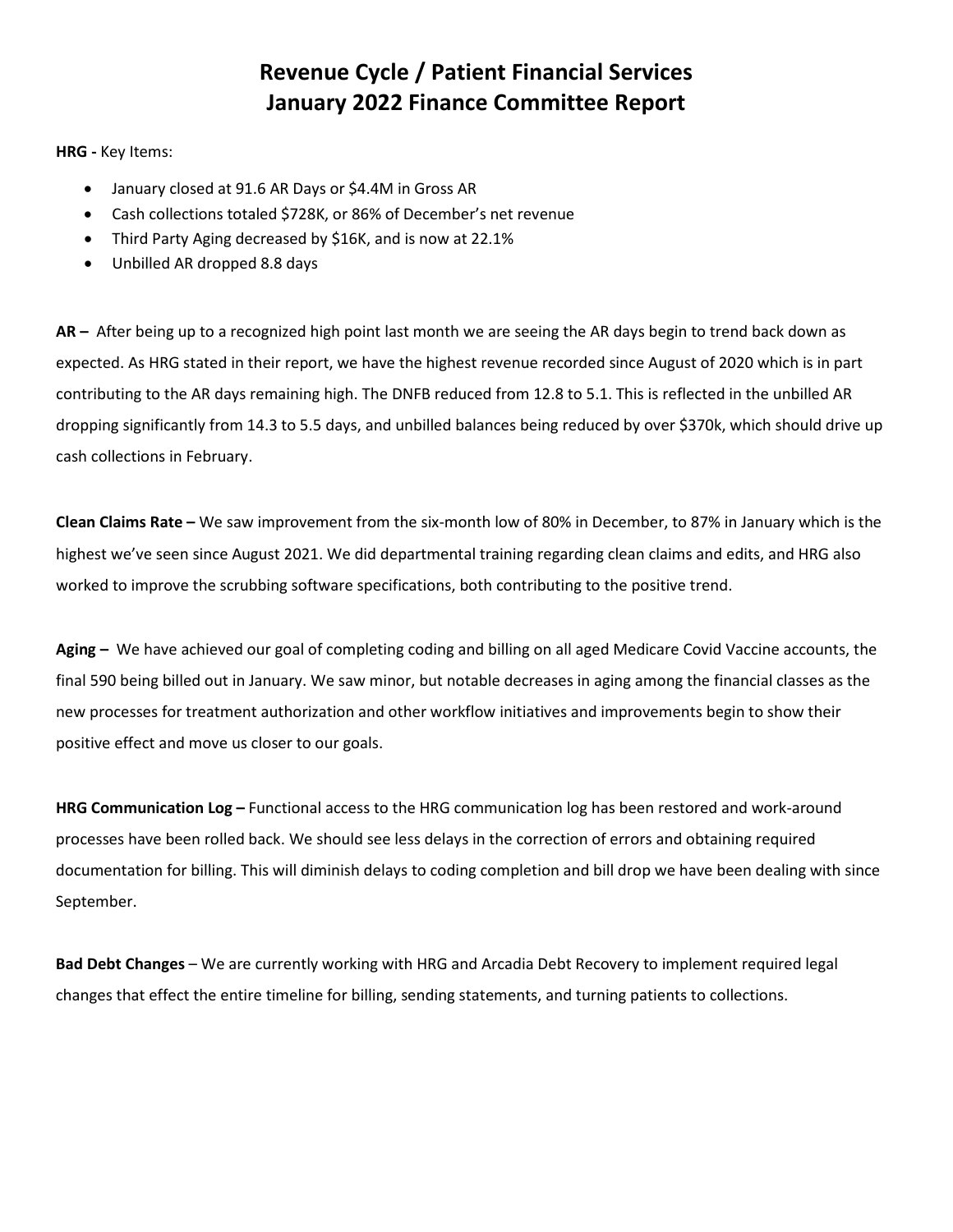

## **Monthly Report Executive Summary**

## **Southern Humboldt January 2022**



## **Key Items**

- **January closed at 91.6 AR Days or \$4.4M in Gross AR**
- **Cash collections totaled \$728K, or 86% of December's net revenue**
- **Third Party Aging decreased by \$16K, and is now at 22.1%**
- **Unbilled AR dropped 8.8 days**

### **Detailed Initiatives & Obstacles**



- **Overall AR:** January closed with 91.6 AR days or \$4.4M in Gross AR. Gross AR increased by \$121K, decreasing the total AR by 3.1 days. Revenue is highest we have seen since August of 2020 and came in \$131K above Decembers revenue. The Unbilled AR decreased for the first time in months and ended January at 5.5 AR days or \$245K. Third Party AR increased by 5.9 days and is sitting at 42.1 AR days which puts us 8.1 AR days above the goal of 34 days. Selfpay AR ended at 44 AR days which is a slight decrease of 0.2 AR days since December and puts us 18 days from goal. Cash collections totaled \$728K or 86% of net revenue. The cash deficit was split between Medicare and Medi-Cal but is expected to rebound in February as the unbilled balances were reduced by over \$370K.
- **Third Party Aging:** Third Party Aging decreased by \$16K in January leaving \$517K in aged balances. Medicare saw a decrease of \$30K which put the Medicare financial class at 28.4% aged over 90 days in January. The overall Medicare percentage did increase by 1.3%. There were nearly 590 Medicare COVID Vaccine accounts all near a year old that were recently just coded and billed. Medi-Cal saw an increase of \$19K, leaving the overall percentage in January at 18.3%. This was a 0.7% increase since December, putting us 2.3% from our goal of 16%. Authorizations/ TAR's continue to be a hurdle, but we have continuously been seeing improvement on these since December. Commercial aging also saw a decrease of \$4K, with the overall percentage dropping to 20.1% due to the increase in revenue. This puts the commercial financial class 2.1% away from goal; this is the closest to goal we have been since August 2021. The workers comp financial class also decreased by \$2K leaving the overall percentage in January at 29.7%.; which is below goal.
- **Unbilled AR:** Unbilled AR saw significant improvement closing January with only 5.5 days or \$245K in unbilled balances. With a decrease of 8.8 days or \$379K, we have already seen increases to the claim submission totals. There were over 2.7K claims for \$1.5M billed in January and we have already billed over \$1M thus far in February. With the progress made on the unbilled charges, cash collections are on track to surpass net revenue. The unbilled AR remains a topic of discussion on all of our bi-weekly conference calls.

### **Industry Updates RHC's Can Now Furnish Mental Health Visits Via Telehealth**

CMS has announced that beginning January 1, 2022, RHCs can report and get payment for mental health visits furnished via real-time telecommunication technology in the same way they currently do when visits take place in-person, including audio-only visits when the patient isn't capable of, or doesn't consent to, using video technology. For more information, please review [CMS.gov SE20016](https://www.cms.gov/files/document/se20016-new-expanded-flexibilities-rhcs-fqhcs-during-covid-19-phe.pdf)

Amanda Hornby | Revenue Cycle Director

**Healthcare Resource Group**

Office 509.209.2078 | ahornby@hrgpros.com

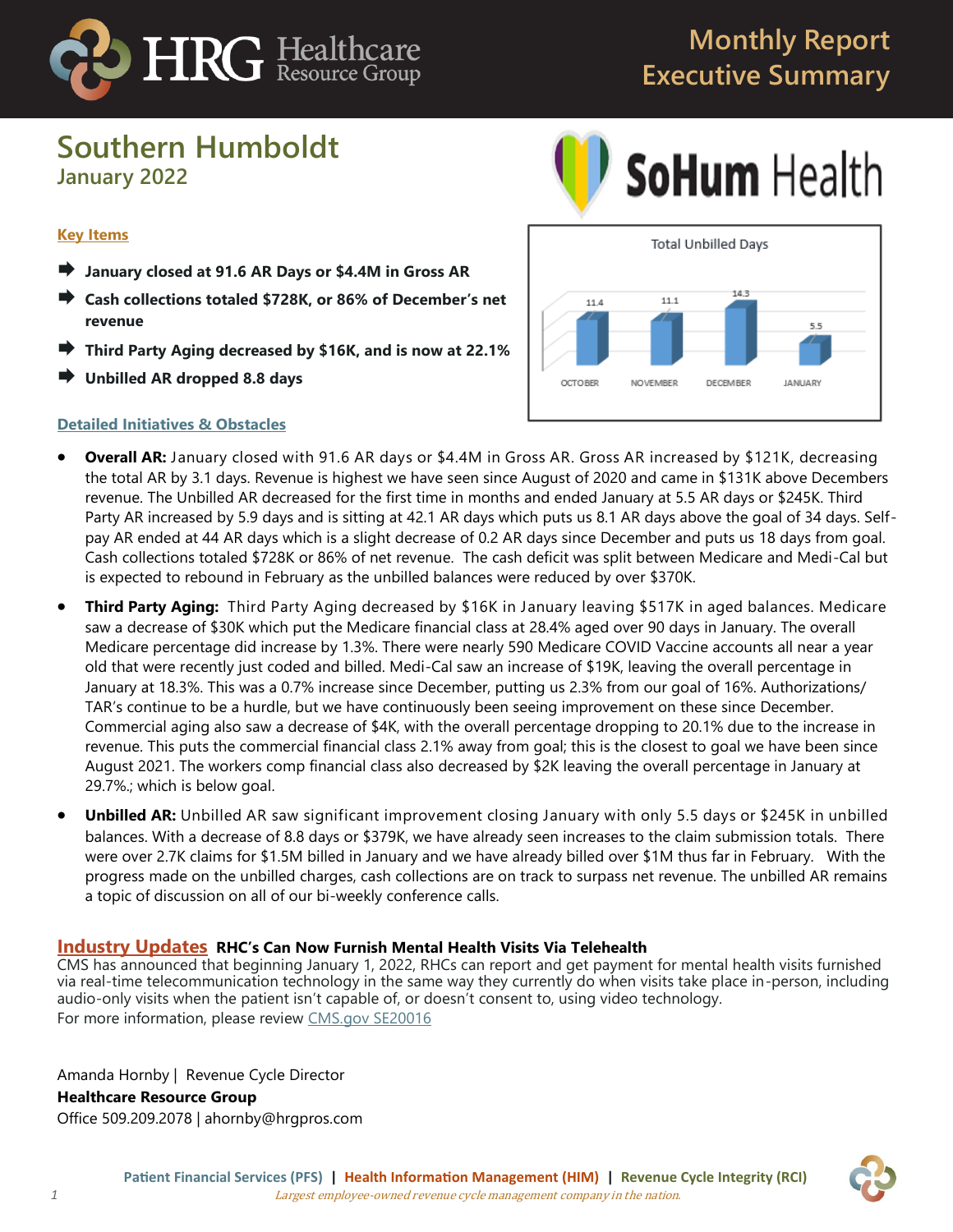# **Southern Humboldt Community Healthcare District**



## **MONTH END FINANCE REPORT**

# **January 2022**

### **Table of Contents**

| Finance Dashboard Page       | $\overline{2}$          |
|------------------------------|-------------------------|
|                              | $\overline{\mathbf{3}}$ |
|                              |                         |
|                              |                         |
| Accounts Receivable Page 6-7 |                         |
| Denial Management Page 8     |                         |
|                              |                         |
|                              | 10                      |
| Executive Dashboard Page 11  |                         |

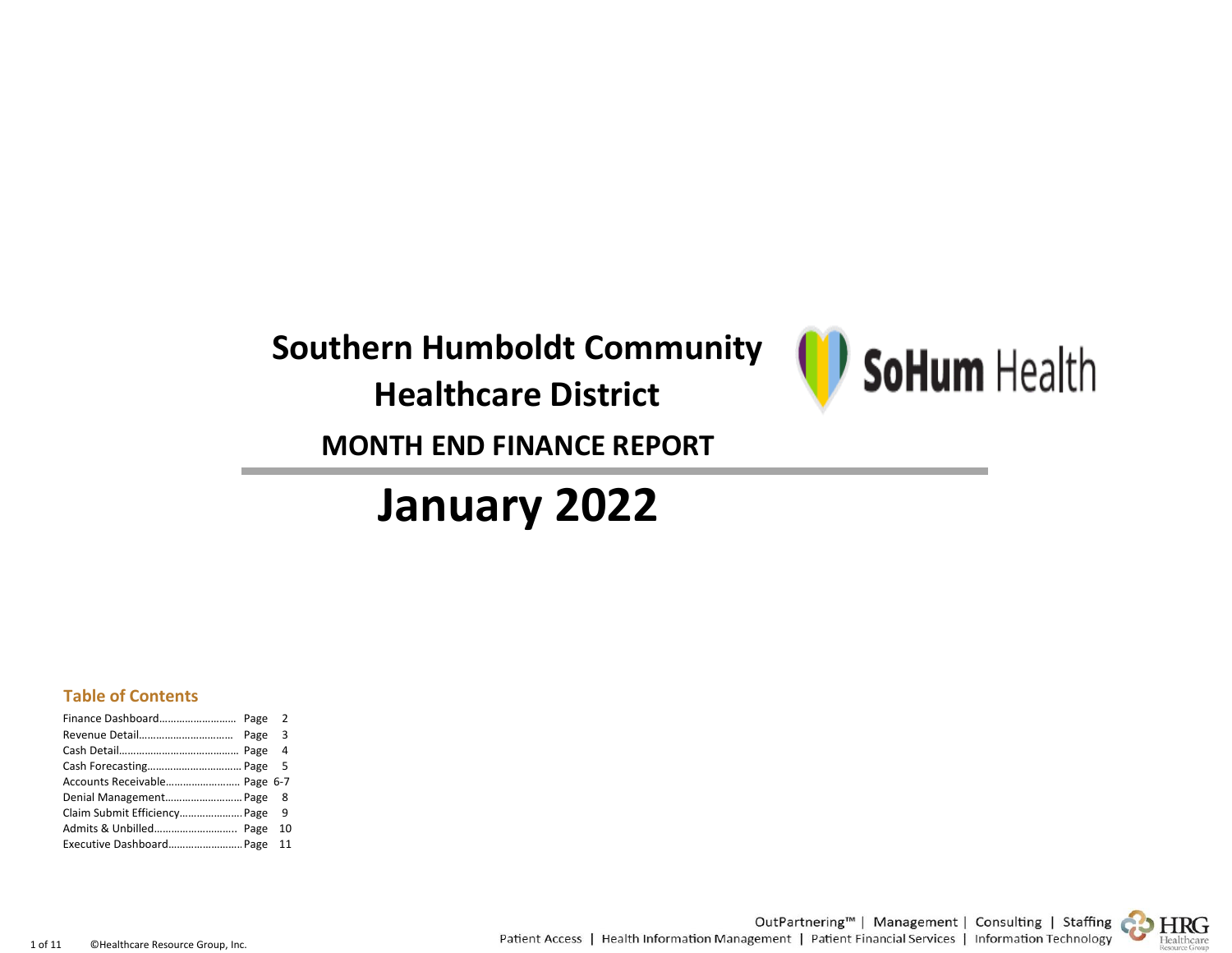# **FINANCE DASHBOARD**

|                                        | <b>Target</b> | August-21   | September-21 | October-21  | November-21 | December-21 | January-22  |
|----------------------------------------|---------------|-------------|--------------|-------------|-------------|-------------|-------------|
| <b>REVENUE</b>                         |               |             |              |             |             |             |             |
| <b>Net Revenue</b>                     |               | \$828,034   | \$893,497    | \$905,763   | \$766,278   | \$841,382   | \$851,804   |
| <b>Gross Revenue</b>                   |               | \$1,487,956 | \$1,526,536  | \$1,379,368 | \$1,250,010 | \$1,508,417 | \$1,639,879 |
| <b>CASH</b>                            |               |             |              |             |             |             |             |
| Cash Collections as a % of Net Revenue | 100%          | 117%        | 94%          | 95%         | 93%         | 95%         | 86%         |
| <b>Cash Collections</b>                |               | \$1,022,607 | \$782,067    | \$847,125   | \$845,077   | \$729,186   | \$727,607   |
| <b>ACCOUNTS RECEIVABLE</b>             |               |             |              |             |             |             |             |
| Net AR                                 |               | \$1,646,539 | \$2,015,550  | \$2,298,768 | \$2,152,522 | \$1,993,772 | \$1,835,655 |
| <b>Gross AR</b>                        |               | \$3,977,473 | \$4,260,844  | \$4,103,537 | \$3,941,004 | \$4,258,570 | \$4,379,072 |
| Unbilled                               | 3             | 12.4        | 12.0         | 11.4        | 11.1        | 14.3        | 5.5         |
| <b>Third Party</b>                     | 34            | 34.0        | 35.9         | 32.5        | 34.5        | 36.2        | 42.1        |
| Self Pay                               | 26            | 33.0        | 37.3         | 42.0        | 40.6        | 44.2        | 44.0        |
| <b>Total Days in AR</b>                | 63            | 79.4        | 85.1         | 85.9        | 86.3        | 94.7        | 91.6        |
| Days in AR - Credit Balances           | $\leq 1$      | 1.72        | 1.94         | 1.99        | 2.10        | 2.08        | 2.04        |
| <b>UNBILLED</b>                        |               |             |              |             |             |             |             |
| In-house                               | < 2 Days      | 1.2         | 0.4          | 0.1         | 0.5         | 1.4         | 0.4         |
| <b>DNFB</b>                            | $<$ 1 Day     | 11.2        | 11.5         | 11.3        | 10.7        | 12.8        | 5.1         |
| <b>Total Unbilled</b>                  | <3 Days       | 12.4        | 12.0         | 11.4        | 11.1        | 14.3        | 5.5         |

|                                            |                                             | <b>Target</b> |       | August-21               |       | September-21             |       | October-21 |             | November-21  |    |           | December-21 |     |           | January-22 |     |           |
|--------------------------------------------|---------------------------------------------|---------------|-------|-------------------------|-------|--------------------------|-------|------------|-------------|--------------|----|-----------|-------------|-----|-----------|------------|-----|-----------|
|                                            | AGING (excluding credits)                   |               |       |                         |       |                          |       |            |             |              |    |           |             |     |           |            |     |           |
|                                            | Medicare Aging > 90 Days                    | 9%            | 16.8% | 94,348                  | 11.7% | 88,085                   | 11.8% |            | 103,070     | 15.6%        |    | 120,983   | 27.1%       |     | 246,065   | 28.4%      |     | 215,914   |
|                                            | Medicaid Aging > 90 Days                    | 16%           | 12.6% | 166,192                 | 29.6% | 381,545                  | 22.1% |            | 202,685     | 26.3%        |    | 276,293   | 17.6%       |     | 183,535   | 18.3%      |     | 202,918   |
| arty                                       | Commercial Aging > 90 Days                  | 18%           | 23.8% | 109,064                 | 39.2% | 149,793                  | 35.4% |            | 121,430     | 30.1%        |    | 90,713    | 26.5%       |     | 92,817    | 20.1%      |     | 89,062    |
|                                            | Work Comp Aging > 90 Days                   | 36%           | 29.6% | 14,392                  | 37.6% | 16,007                   | 55.1% |            | 17,005      | 48.9%        |    | 13,827    | 30.9%       |     | 11,187    | 29.7%      |     | 9,351     |
| ௨                                          | <b>Total Third Party Aging &gt; 90 Days</b> | 15%           | 16.1% | 383,996                 | 25.8% | 635,430                  | 20.5% |            | 444,190     | 23.3%        |    | 501,816   | 22.8%       |     | 533,604   | 22.1%      |     | 517,245   |
| ਠ                                          | <b>CLAIM SUBMISSION EFFECIENCY</b>          |               |       |                         |       |                          |       |            |             |              |    |           |             |     |           |            |     |           |
| $\overline{\phantom{0}}$<br>$\overline{C}$ | <b>Claims Submission</b>                    |               | 2,357 | $\frac{1}{5}$ 1,543,681 |       | $1,820$   \$ $1,421,703$ | 1,579 |            | \$1,164,069 | $1,488$   \$ |    | 1,198,525 | 1,365       | S.  | 1,451,836 | 2,717      |     | 1,516,636 |
|                                            | <b>Clean Claims</b>                         | 85%           |       | 87%                     |       | 85%                      |       | 82%        |             | 81%          |    |           |             | 80% |           |            | 87% |           |
|                                            | Denial Percent                              | 5%            |       | 2%                      |       | 5%                       |       | 5%         |             |              | 6% |           |             | 5%  |           |            | 8%  |           |
|                                            | <b>Total Denial Rate</b>                    | Count   Amt   | 106   | 5 ا<br>31,251           | 93    | 73,865<br>۱Ś             | 81    |            | 66,251      | 90           |    | 65,452    | 61          |     | 64,589    | 106        |     | 114,475   |
|                                            | <b>Late Charges</b>                         | Count   Amt   | 14    | (888)                   | 59    | (179)                    |       |            | 442         | 50           |    | 27,619    | 65          |     | 20,619    | 16         |     | 4,924     |
|                                            | <b>Communication Log Backlog</b>            |               | 196   | 178,436                 | 177   | 163,425                  | 152   |            | 280,519     | 201          |    | 300,643   | 77          |     | 138,984   | 144        |     | 276,915   |

|                    |                                             | <b>Target</b>  |       | August-21    |          | September-21 |       | October-21               | November-21 |               |       | December-21  |          | January-22      |
|--------------------|---------------------------------------------|----------------|-------|--------------|----------|--------------|-------|--------------------------|-------------|---------------|-------|--------------|----------|-----------------|
|                    | <b>INVENTORY &amp; QUALITY</b>              |                |       |              |          |              |       |                          |             |               |       |              |          |                 |
|                    | <b>Total Inventory</b>                      |                | 3,271 | \$1,653,468  | 3,545    | \$1,866,174  | 3,862 | \$2,006,398              | 3.872       | 1,855,738     | 4,058 | 1,987,106    | 4,293    | 2,103,148<br>S. |
|                    | <b>New</b>                                  |                | 742   | 119,678      | 328      | 117,508      | 501   | 120,469                  | 423         | 116,312       | 35    | 100,641      | 463      | 98,347          |
|                    | Resolved                                    |                | 222   | 65,720       | 184      | 19,746       | 198   | 34,137                   | 147         | 16,190        | 372   | 308,580      | 128      | 13,825          |
| $\widehat{\sigma}$ | Aged >120 days from Assignment              | < 25%          | 39.3% | 649,510      | 34.8%    | 650,082      | 33.1% | 664,210                  | 22.7%       | 421,465       | 20.0% | 397,548      | 20.9%    | 439,319         |
| $\Delta$           | Total Payment Plans over 120 days           |                |       | \$14,093     |          | \$19,364     |       | \$12,744                 | \$18,274    |               |       | \$18,185     |          | \$19,934        |
| $\div$             | Average Speed to Answer                     | < 60 seconds   |       | 134          |          | 139          |       | 225                      | 119         |               |       | 221          |          | 206             |
| ဖြ                 | <b>STATEMENTS &amp; LETTERS</b>             |                |       |              |          |              |       |                          |             |               |       |              |          |                 |
|                    | <b>Statements &amp; Letters</b>             |                |       | 314          |          | 247          |       | 262                      | 312         |               |       | 217          |          | 248             |
|                    | <b>Charity Care Applications In Process</b> |                |       |              | $\Omega$ |              |       | $\overline{\phantom{0}}$ | 16          | 3,509         | 0     |              | $\Omega$ |                 |
|                    | Inbound and Outbound Calls                  | In $\vert$ Out | 156   | 152          | 139      | 29           | 119   | 39                       | 125         | 147           | 86    | 85           | 80       | 67              |
|                    | <b>WRITE OFFS</b>                           |                |       |              |          |              |       |                          |             |               |       |              |          |                 |
|                    | Bad Debt as a % of Gross Revenue            | $< 2\%$        | 2.9%  | 43,004<br>Ŝ. | 0.5%     | Ś.<br>7,470  | 0.5%  | 6,828<br>Ŝ.              | 12.7%       | 158,775<br>Ŝ. | 2.1%  | 31,967<br>S. | 0.0%     | -S              |
|                    | Charity as a % of Gross Revenue             | < 2%           | 14.2% | 210,892      | 0.4%     | 5,495        | 0.2%  | 3,409                    | 8.6%        | 107,586       | 0.4%  | 6,325        | 0.5%     | 7,646           |

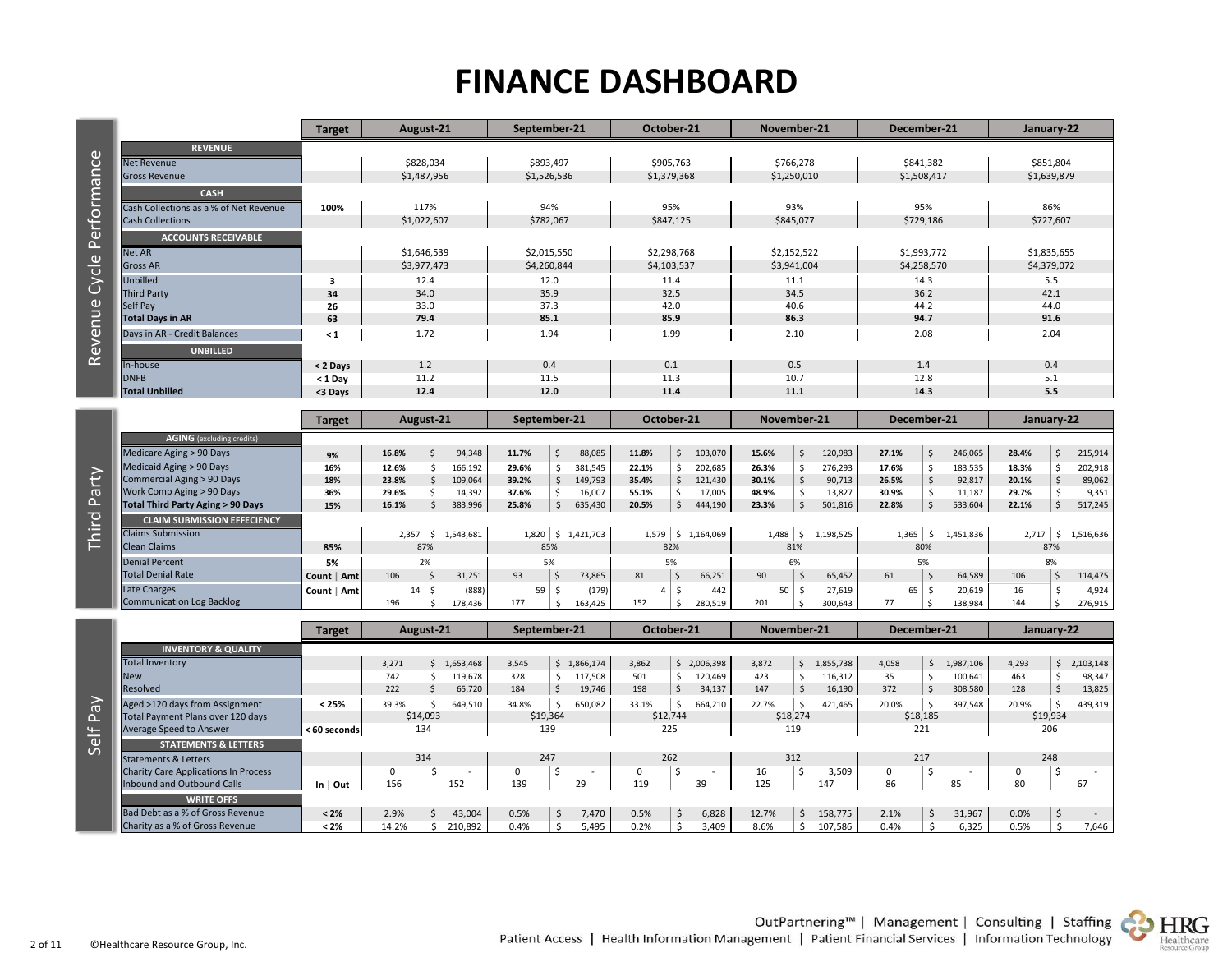# **GROSS REVENUE**

| <b>PAYER</b>                   | $Jan-21$  | Feb-21   | <b>Mar-21</b> | Apr-21   | $Mav-21$ | Jun-21    | <b>Jul-21</b> | <b>Aug-21</b> | $Sep-21$  | Oct-21   | <b>Nov-21</b> | <b>Dec-21</b> | $Jan-22$  | 13 Month<br>Average |
|--------------------------------|-----------|----------|---------------|----------|----------|-----------|---------------|---------------|-----------|----------|---------------|---------------|-----------|---------------------|
| <b>MEDICARE</b>                | 397,801   | 366.846  | 416,998       | 451.623  | 403,310  | 443.866   | 409,439       | 370.915       | 448,301   | 548,436  | 452,536       | 489,231       | 427.748   | 432,850             |
| <b>MEDICAID</b>                | 491.997   | 495.282  | 461.354       | 476.146  | 582.132  | 630.039   | 681.573       | 632.322       | 666.353   | 518.532  | 522.097       | 649.245       | 779,456   | 583,579             |
| <b>COMMERCIAL</b>              | 196.588   | 163,035  | 217,456       | 263,926  | 180,952  | 286,590   | 230,932       | 277.534       | 225,873   | 172,566  | 144,086       | 202,524       | 316.007   | 221,390             |
| <b>WORK COMP</b>               | 7.988     | 11.290   | 3.431         | 7.980    | 13.119   | 19,930    | 6.551         | 12.495        | 12.387    | 2,285    | 10.340        | 14.240        | 4.843     | 9,760               |
| <b>SELF PAY</b>                | 113.949   | 98.464   | 103.453       | 162.349  | 78.203   | 150.492   | 261.501       | 194.690       | 173.622   | 137.550  | 120,951       | 153.177       | 111.825   | 143,094             |
| <b>TOTAL</b>                   | 1.208.323 | .134.917 | 1.202.691     | .362.024 | 257.716  | 1.530.917 | L.589.996     | 1.487.956     | 1,526,536 | .379.368 | .250.010      | 1.508.417     | 1,639,879 | 1,390,673           |
| <b>AVERAGE DAILY REVENUE 5</b> | 37,802    | 38.518   | 39,399        | 41,569   | 41.548   | 45.612    | 47.594        | 50,096        | 50.049    | 47,759   | 45,669        | 44,976        | 47.808    | 44,492              |





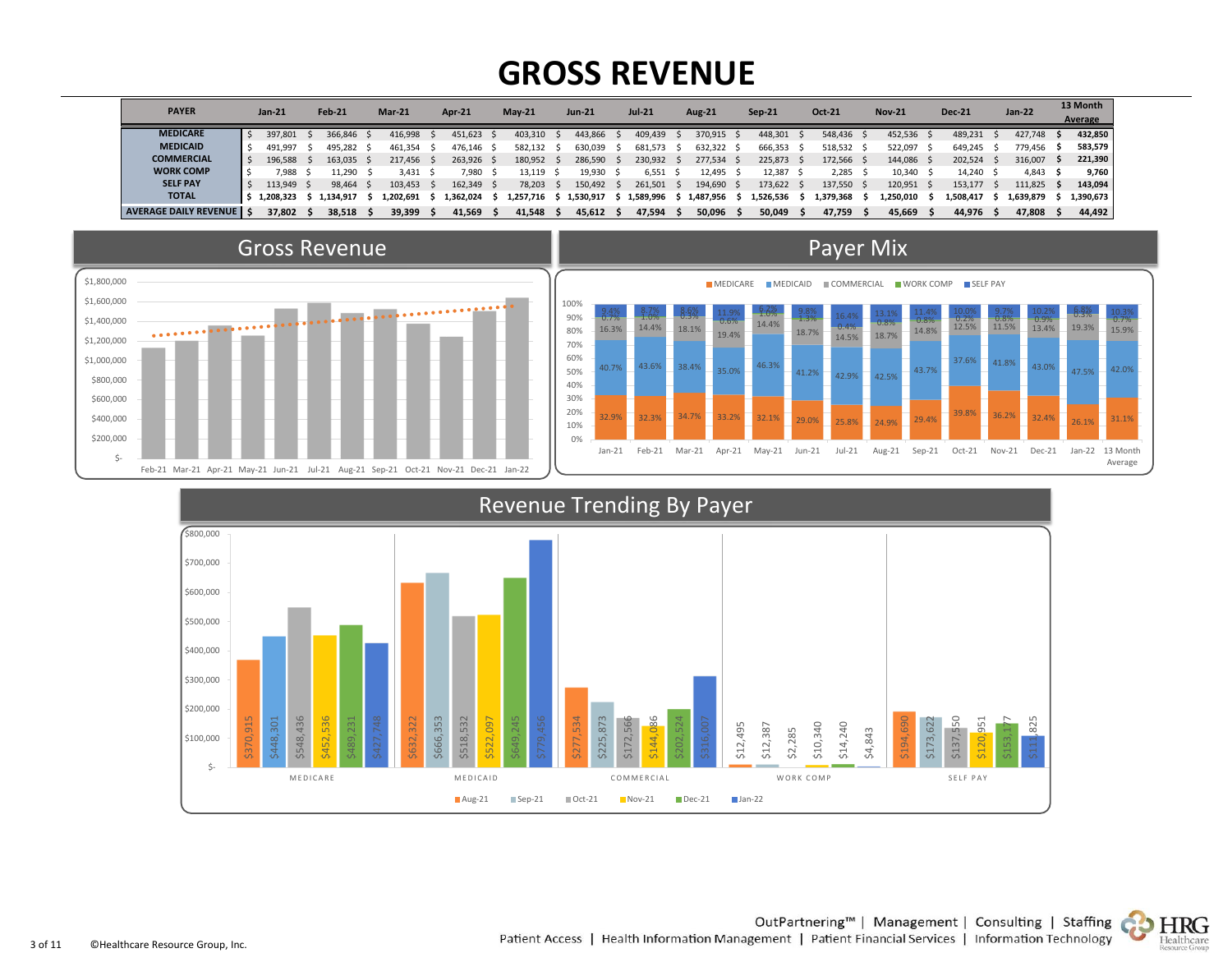# **CASH DETAIL**

| <b>PAYER</b>                        |              | $Jan-21$       |          | <b>Feb-21</b>  |        | <b>Mar-21</b>  |              | Apr-21          |      | <b>May-21</b>  |         | <b>Jun-21</b>  |      | <b>Jul-21</b>  |     | <b>Aug-21</b>     | <b>Sep-21</b> |              | Oct-21        |    | <b>Nov-21</b>    |     | <b>Dec-21</b> |     | <b>Jan-22</b> |      | 13 Month<br>Average |
|-------------------------------------|--------------|----------------|----------|----------------|--------|----------------|--------------|-----------------|------|----------------|---------|----------------|------|----------------|-----|-------------------|---------------|--------------|---------------|----|------------------|-----|---------------|-----|---------------|------|---------------------|
| <b>MEDICARE</b>                     |              |                |          |                |        |                |              |                 |      |                |         |                |      |                |     |                   |               |              |               |    |                  |     |               |     |               |      |                     |
| Payments                            | \$           | 257,268        | Ŝ.       | 406,285        | Ŝ      | 463,695        | -Ś           | $571,263$ \$    |      | 406,006        | \$      | 453,734        | \$   | 312,313        | \$  | 434,639           | \$<br>302,872 | . Ś          | $324,436$ \$  |    | 505,109          | l S | 382,225       | -\$ | 353,842       | \$.  | 397,976             |
| Adjustments                         | \$           | (77, 684)      | Ŝ.       | $(74, 352)$ \$ |        | (93, 462)      | l \$         | $(255, 470)$ \$ |      | (53, 574)      | \$      | $(85,608)$ \$  |      | 2,174          | \$  | $(43,612)$ \$     | (9,988)       | \$           | 6,310         | Ŝ. | $(103,551)$ \$   |     | 97,705        | Ŝ.  | 66,441        | l \$ | (48, 052)           |
| <b>Collection %</b>                 |              | 143%           |          | 122%           |        | 125%           |              | 181%            |      | 115%           |         | 123%           |      | 99%            |     | 111%              | 103%          |              | 98%           |    | 126%             |     | 80%           |     | 84%           |      | 116%                |
| <b>MEDICAID</b>                     |              |                |          |                |        |                |              |                 |      |                |         |                |      |                |     |                   |               |              |               |    |                  |     |               |     |               |      |                     |
| Payments                            | \$           | 171,139        | \$       | 199,789        | Ŝ.     | 235,677        | - S          | 182,937         | -\$  | 164,512        | \$      | $217,061$ \$   |      | 200,717        | \$  | 347,502           | \$<br>253,418 | . Ś          | $317,123$ \$  |    | 173,863 \$       |     | 200,547       | Ŝ.  | 212,315       | - \$ | 221,277             |
| Adjustments                         | \$           | 237,643        | Ŝ.       | 237,317 \$     |        | 366,205        | -S           | 274,829         | I\$  | 235,943        | \$      | 314,982        | Ŝ.   | 303,594        | S.  | 482,578 \$        | 353,823       | \$           | 360,075 \$    |    | $273.521$ \$     |     | 338,117       | S.  | 396,591       | l \$ | 321,171             |
| <b>Collection %</b>                 |              | 42%            |          | 46%            |        | 39%            |              | 40%             |      | 41%            |         | 41%            |      | 40%            |     | 42%               | 42%           |              | 47%           |    | 39%              |     | 37%           |     | 35%           |      | 41%                 |
| <b>COMMERCIAL</b>                   |              |                |          |                |        |                |              |                 |      |                |         |                |      |                |     |                   |               |              |               |    |                  |     |               |     |               |      |                     |
| Payments                            | \$           | 48,563         | . Ś      | 51,231         | Ŝ.     | 49,668         | - Ś          | $62,265$ \$     |      | 50,004         | \$.     | 79,894         | \$   | 44,139         | \$  | $79,233$ \$       | 73,099        | -\$          | $90,785$ \$   |    | 23,057           | l S | 32,890        | - S | 42,329        | l \$ | 55,935              |
| Adjustments                         | \$           | 29,750         | \$       | 16,833         | l\$    | 22,668         | l\$          | 34,791          | S.   | 20,617         | Ŝ.      | $40,773$ \$    |      | $11,792$ \$    |     | $30,259$ \$       | 22,192        | $\mathsf{S}$ | $38,548$ \$   |    | $15,162$ \$      |     | $11,202$ \$   |     | $12,751$ \$   |      | 23,642              |
| <b>Collection %</b>                 |              | 62%            |          | 75%            |        | 69%            |              | 64%             |      | 71%            |         | 66%            |      | 79%            |     | 72%               | 77%           |              | 70%           |    | 60%              |     | 75%           |     | 77%           |      | 71%                 |
| <b>BLUES</b>                        |              |                |          |                |        |                |              |                 |      |                |         |                |      |                |     |                   |               |              |               |    |                  |     |               |     |               |      |                     |
| Payments                            | \$.          | 67,970         | \$       | $71,767$ \$    |        | 64,062         | ∣ \$         | $78,665$ \$     |      | 86,510         | \$.     | 118,932        | .\$  | 75,666         | Ś.  | $115,131$ \$      | 97,873        | -\$          | $71,400$ \$   |    | 109,199 \$       |     | 88,547        | l S | $95,349$ \$   |      | 87,775              |
| Adjustments                         | Ś.           | 31,616         | <b>S</b> | 35,361         | Ŝ.     | 31,343         | l \$         | $36,462$ \$     |      | 38,598         | \$      | 26,324         | \$   | $51,912$ \$    |     | $48,423$ \$       | 37,614        | $\mathsf{S}$ | 31,797        | S. | 46,032 \$        |     | $35,632$ \$   |     | 34,181        | l \$ | 37,330              |
| <b>Collection %</b>                 |              | 0%             |          | 0%             |        | 0%             |              | 0%              |      | 0%             |         | 0%             |      | 0%             |     | 0%                | 72%           |              | 69%           |    | 70%              |     | 71%           |     | 74%           |      | 71%                 |
| <b>WORK COMP</b>                    |              |                |          |                |        |                |              |                 |      |                |         |                |      |                |     |                   |               |              |               |    |                  |     |               |     |               |      |                     |
| Payments                            | \$           | $10,193$ \$    |          | 2,303          | \$     | $1,166$ \$     |              | $10,873$ \$     |      | 7,073          | \$      | $5,617$ \$     |      | $2,700$ \$     |     | $2,674$ \$        | 12,018        | \$           | $7,004$ \$    |    | $8,873$ \$       |     | $5,181$ \$    |     | $4,469$ \$    |      | 6,165               |
| Adjustments                         | Ś            | 6,318          | Ŝ.       | 4,051          | Ŝ.     | 1,093          | l \$         | $6,398$ \$      |      | 2,464          | Ŝ.      | 1,441          | l \$ | $1,073$ \$     |     | $4,080$ \$        | 2,958         | Ŝ.           | 3,282         | Ŝ. | $5,576$ \$       |     | $3,131$ \$    |     | $1,731$ \$    |      | 3,353               |
| <b>Collection %</b>                 |              | 62%            |          | 36%            |        | 52%            |              | 63%             |      | 74%            |         | 80%            |      | 72%            |     | 40%               | 80%           |              | 68%           |    | 61%              |     | 62%           |     | 72%           |      | 63%                 |
| <b>SELF PAY</b>                     |              |                |          |                |        |                |              |                 |      |                |         |                |      |                |     |                   |               |              |               |    |                  |     |               |     |               |      |                     |
| Payments                            | \$           | 47,532         | -S       | 25,429         |        | 47,003         | -\$          | $37,376$ \$     |      | 40,142         | -S      | 37,654         | -S   | $25,468$ \$    |     | $39,318$ \$       | 40,860        | -S           | $32,085$ \$   |    | $24,686$ \$      |     | $17,085$ \$   |     | 18,553        | ۱s   | 33,322              |
| <b>Bad Debt Recoveries</b>          | \$           | $7,298$ \$     |          | 1,602          | \$     | 5,126          | ۱Ś           | $4,903$ \$      |      | 3,226          | \$.     | $6,515$ \$     |      | 6,775          | ۱\$ | $4,111$ \$        | 1,927         | -\$          | $4,291$ \$    |    | 291              | ۱s  | $2,711$ \$    |     | 751           | l \$ | 3,810               |
| Adjustments                         |              | $32,351$ \$    |          | 23,114         | Ŝ.     | 2,051          | <sup>5</sup> | 26,379          | l \$ | 7,216          | Ś       | $25,627$ \$    |      | 39,124         |     | $24,880$ \$       | 10,968        | S,           | 11,569        |    | 8,579            | - S | $23,588$ \$   |     | 12,037        |      | 19,037              |
| <b>Charity Care</b>                 |              | 15,633         | l \$     | 14,071         | Ŝ.     | 5.744          | -Ś           | 580             | -\$  | 1,973          | \$      | 9,813          | l S  | 5,845          | Ŝ.  | 210,892 \$        | 5,495         | \$           | 3,409         |    | 107,586          | - S | 6,325         | Ŝ.  | 7,646         | l S  | 30,386              |
| <b>Bad Debt</b>                     | $\mathsf{S}$ | 125,709        | Ŝ.       | $\sim$         | $\sim$ | 200,583        | $\zeta$      | 76,235          | l \$ | 141,507        | $\zeta$ | 78,584 \$      |      | 75,234         |     | $43,004$ \$       | 7,470         | Ś            | 6,828         |    | 158,775          | - Ś | $31,967$ \$   |     | $\sim$        |      | 72,761              |
| <b>Total SP Adjustments</b>         | Ŝ.           | 173.693<br>21% | Ŝ.       | 37,185<br>41%  | Ŝ.     | 208,378<br>18% | -Ś           | 103,194<br>27%  | -Ś   | 150,696<br>21% | Ŝ.      | 114,024<br>25% | Ŝ    | 120,203<br>17% | Ŝ.  | 278,776 \$<br>12% | 23,933<br>63% | S.           | 21.806<br>60% |    | 274,940 \$<br>8% |     | 61,879<br>22% | Ŝ.  | 19,682<br>49% | - \$ | 122,184<br>30%      |
| <b>Collection %</b><br><b>TOTAL</b> |              |                |          |                |        |                |              |                 |      |                |         |                |      |                |     |                   |               |              |               |    |                  |     |               |     |               |      |                     |
| <b>Total Payments</b>               | \$           | 609,963        | \$       | 758,406        | - S    | 866,398        | ۱Ś.          | 948,282 \$      |      | 757,474 \$     |         | $919,408$ \$   |      | $667,778$ \$   |     | $1,022,607$ \$    | 782,067       | \$           | $847,125$ \$  |    | 845,077 \$       |     | 729,186 \$    |     | 727,607       | l \$ | 806,260             |
| <b>Total Adjustment</b>             | Ŝ.           | 401,336        | \$       | $256,395$ \$   |        | $536,225$ \$   |              | 200,204         | s.   | 394,744 \$     |         | $411,937$ \$   |      | 490,749 \$     |     | 800,505 \$        | 430,532       | \$           | $461,817$ \$  |    | $511,680$ \$     |     | $547,667$ \$  |     | 531,378 \$    |      | 337,445             |
| <b>Total Collection %</b>           |              | 60%            |          | 75%            |        | 62%            |              | 83%             |      | 66%            |         | 69%            |      | 58%            |     | 56%               | 64%           |              | 65%           |    | 62%              |     | 57%           |     | 58%           |      | 64%                 |
|                                     |              |                |          |                |        |                |              |                 |      |                |         |                |      |                |     |                   |               |              |               |    |                  |     |               |     |               |      |                     |



## Cash & Adjustment Trending Table Trending Cash Collections by Discharge Date



OutPartnering<sup>™</sup> | Management | Consulting | Staffing

**HRG** 

Healthcare

GO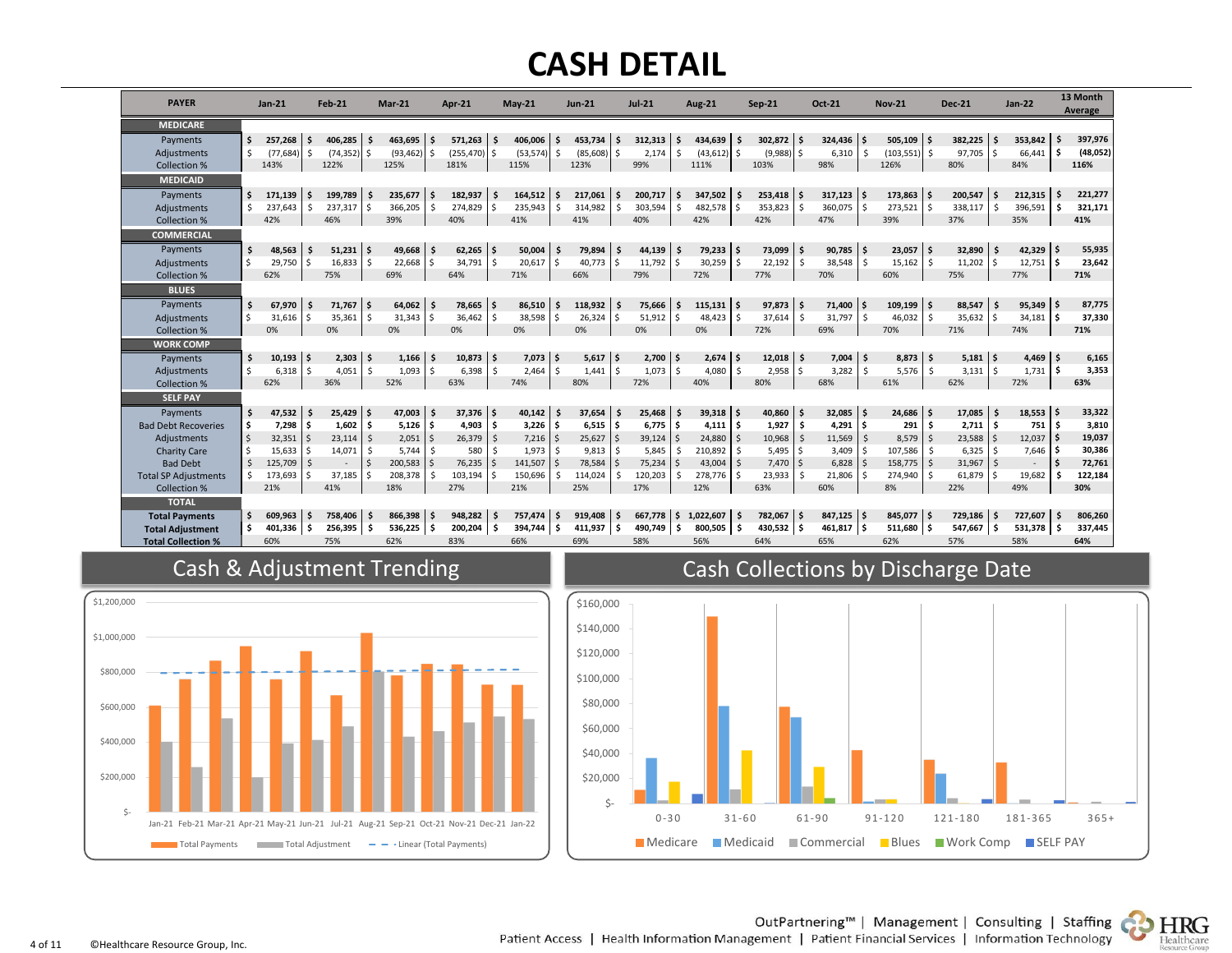# **CASH FORECASTING**



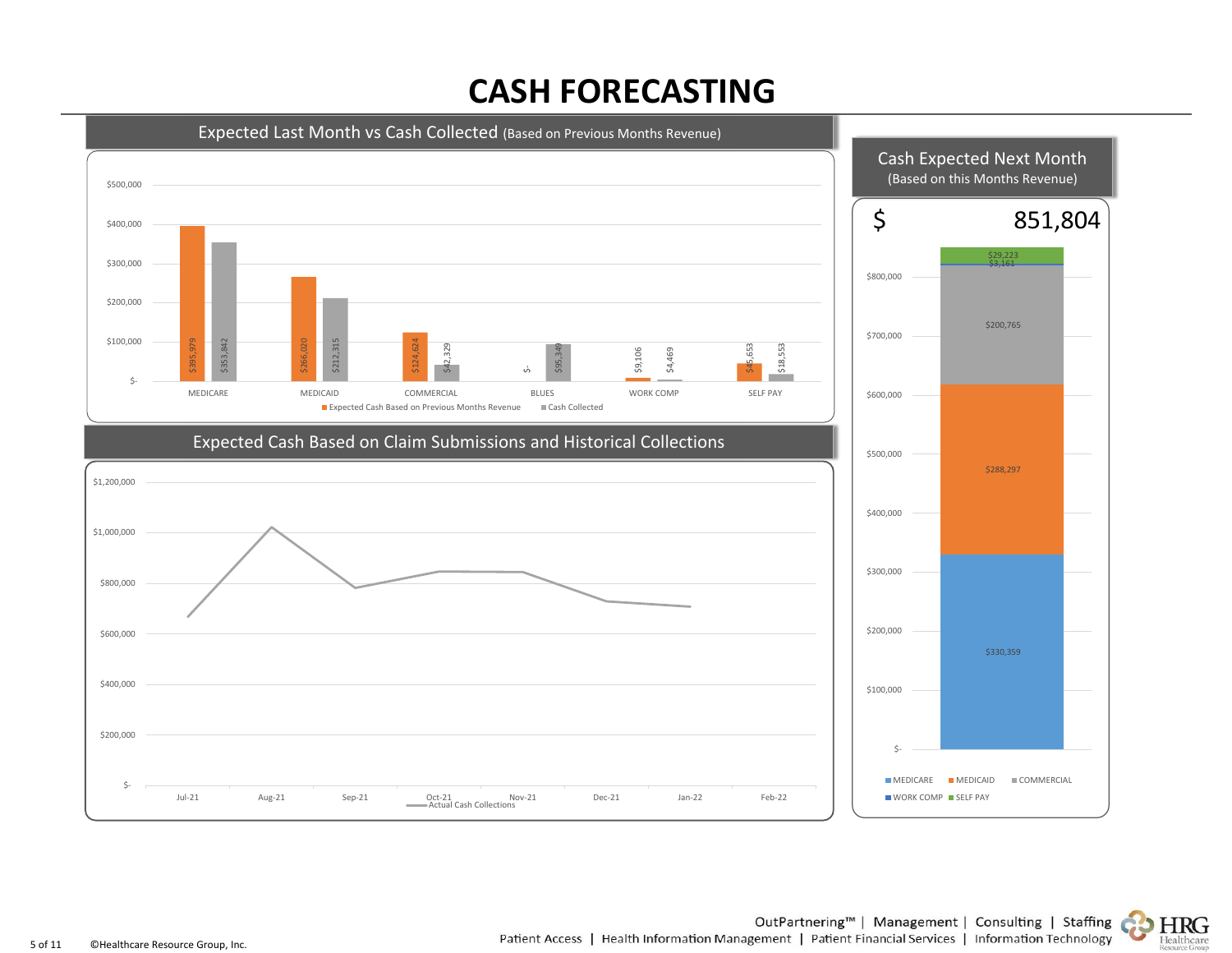# **ACCOUNTS RECEIVABLE**

| <b>PAYER</b>      | $Jan-21$ | <b>Feb-21</b> | $Mar-21$ | <b>Apr-21</b> | $May-21$ | <b>Jun-21</b> | Jul-21 | <b>Aug-21</b> | <b>Sep-21</b> | Oct-21 | <b>Nov-21</b> | <b>Dec-21</b> | <b>Jan-22</b> | 13 Month |
|-------------------|----------|---------------|----------|---------------|----------|---------------|--------|---------------|---------------|--------|---------------|---------------|---------------|----------|
|                   |          |               |          |               |          |               |        |               |               |        |               |               |               | Average  |
| <b>MEDICARE</b>   | 15.1     | 14.3          | 14.2     | 15.2          | 14.2     | 13.8          | 13.8   | 11.1          | 14.9          | 18.2   | 16.8          | 19.9          | 15.7          | 15.2     |
| <b>MEDICAID</b>   | 17.4     | 21.7          | 20.2     | 16.6          | 20.8     | 23.9          | 20.9   | 26.3          | 25.8          | 18.9   | 22.9          | 23.2          | 23.2          | 21.7     |
| <b>COMMERCIAL</b> | 8.3      | 7.8           | 9.1      | 8.7           | 7.3      | 7.8           | 8.3    | 8.0           | 6.4           | 6.1    | 5.4           | 6.6           | 8.2           | 7.5      |
| <b>WORK COMP</b>  | 0.7      | 0.8           | 0.9      | 0.5           | 0.6      | 0.9           | 0.9    | 1.0           | 0.8           | 0.6    | 0.6           | 0.8           | 0.6           | 0.7      |
| <b>SELF PAY</b>   | 32.1     | 34.2          | 30.9     | 31.7          | 30.1     | 28.8          | 31.8   | 33.0          | 37.3          | 42.0   | 40.6          | 44.2          | 44.0          | 35.4     |
| <b>TOTAL DAYS</b> | 73.6     | 78.7          | 75.2     | 72.7          | 73.1     | 75.2          | 75.6   | 79.4          | 85.1          | 85.9   | 86.3          | 94.7          | 91.6          | 80.5     |





| <b>PAYER</b>      | $Jan-21$  | <b>Feb-21</b> | <b>Mar-21</b> | <b>Apr-21</b> | $May-21$  | Jun-21    | <b>Jul-21</b> | <b>Aug-21</b> | $Sep-21$  | Oct-21    | <b>Nov-21</b> | <b>Dec-21</b> | $Jan-22$  | 13 Month  |
|-------------------|-----------|---------------|---------------|---------------|-----------|-----------|---------------|---------------|-----------|-----------|---------------|---------------|-----------|-----------|
|                   |           |               |               |               |           |           |               |               |           |           |               |               |           | Average   |
| <b>MEDICARE</b>   | 570.425   | 550,291       | 557.849       | 633,863       | 591.567   | 630.044   | 658,291       | 557.543       | 744,813   | 871.052   | 765.280       | 895,860       | 748,436   | 675,024   |
| <b>MEDICAID</b>   | 656.521   | 834.503       | 795.784       | 688,724       | 863.638   | .090.509  | 992.726       | .315.195      | .289.536  | 904.985   | 1.047.831     | .043.932      | .106.825  | 971,593   |
| <b>COMMERCIAL</b> | 313.456   | 300.566       | 357.604       | 361.943       | 304,915   | 355,123   | 396,231       | 403,116 \$    | 318.247   | 290.697   | 245.343       | 297,214       | 390,942   | 333,492   |
| <b>WORK COMP</b>  | 27.222    | 29.092        | 35.071        | 19,610        | 26.567    | 40,405    | 41,719        | 48,151        | 42,074    | 30,405    | 26,812        | 34.458        | 29,721    | 33,177    |
| <b>SELF PAY</b>   | 1.212.804 | 316.087       | .218.382      | 317<br>.199   | 250.914   | 1.313.186 | .511.345      | .653.468      | 1.866.174 | .006.398  | .855          | 1.987.106     | .103.148  | 1,585,535 |
| <b>TOTAL</b>      | 2.780.428 | 3.030.539     | 2.964.690     | 3.021.339     | 3.037.601 | 3.429.267 | 3.600.312     | 3.977.473     | 4.260.844 | 1.103.537 | 3.941.004     | 4.258.570     | 4.379.072 | 3,598,821 |



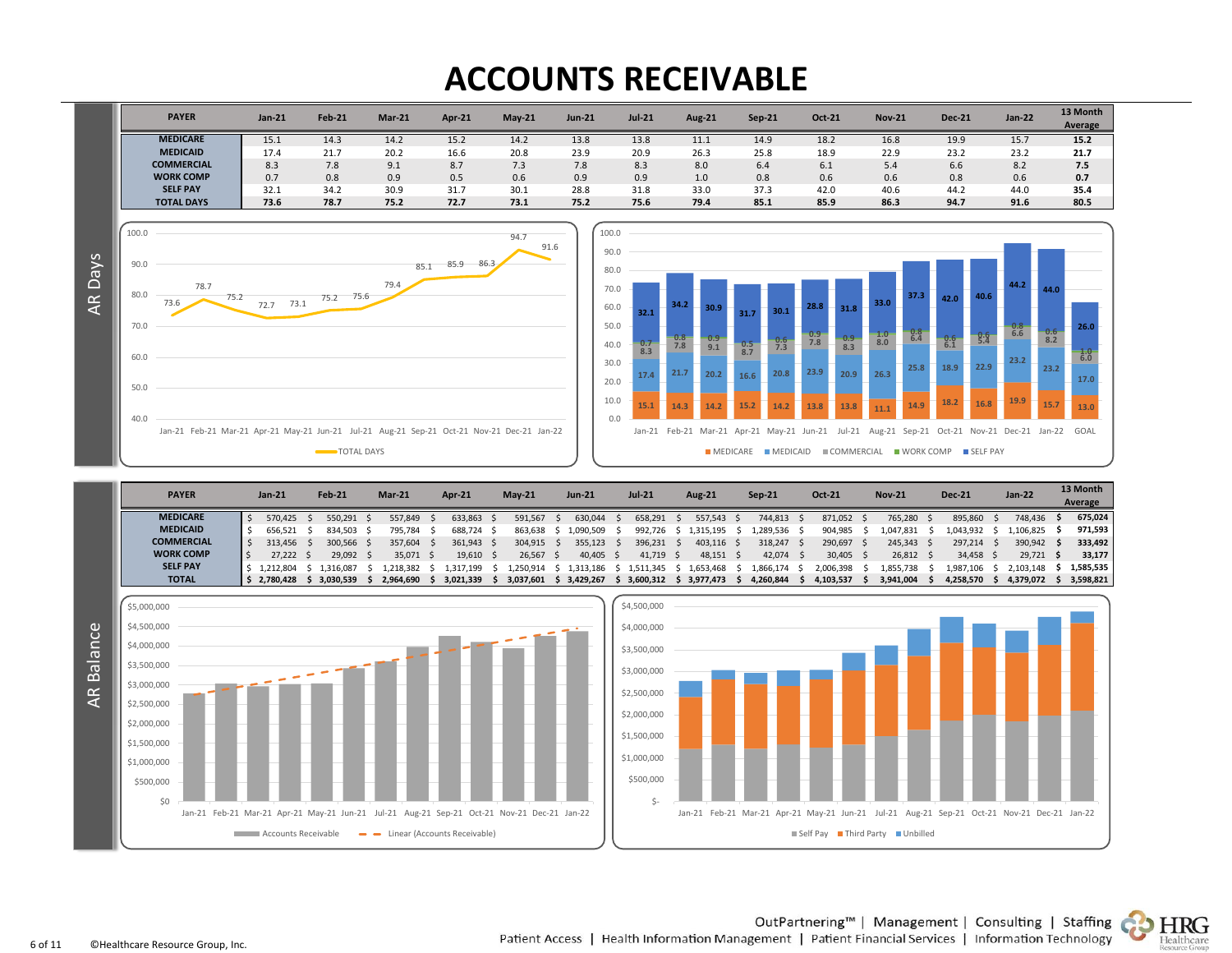# **ACCOUNTS RECEIVABLE AGING**

|                            |                | 0-30 Days               |                         | 31-60 Days   |         |                | 61-90 Days |         | 91-120 Days    |            |         |                | 121-180 Days |          |                | 181-365 Days |           |                | 366+ Days |           |        | <b>Grand Totals</b> |           |
|----------------------------|----------------|-------------------------|-------------------------|--------------|---------|----------------|------------|---------|----------------|------------|---------|----------------|--------------|----------|----------------|--------------|-----------|----------------|-----------|-----------|--------|---------------------|-----------|
|                            | # Acts         |                         | # Acts                  |              | ¢       | # Acts         |            | ¢       | # Acts         |            |         | # Acts         |              |          | # Acts         |              |           | # Acts         |           |           | # Acts |                     | Š.        |
| <b>MEDICARE</b>            |                |                         |                         |              |         |                |            |         |                |            |         |                |              |          |                |              |           |                |           |           |        |                     |           |
| Non-Credit                 | 424            | 376,742<br>.S           | 153                     | $\mathsf{S}$ | 130,016 | 16             |            | 37,088  | 13             |            | 60,209  | 22             |              | 107,503  | 646            | -\$          | 41,623    | 10             |           | 6,579     | 1284   | -\$                 | 759,760   |
| Credit                     | 0              |                         | 0                       |              | $\sim$  | 0              |            |         | 0              |            |         | $\mathbf{1}$   |              | (5,946)  | $\mathbf 0$    | .S           | $\sim$    | 9              |           | (5, 378)  | 10     | \$.                 | (11, 324) |
| <b>TOTAL</b>               | 424            | 376,742                 | 153                     |              | 130,016 | 16             |            | 37,088  | 13             |            | 60,209  | 23             |              | 101,557  | 646            |              | 41,623    | 19             |           | 1,201     | 1294   | \$                  | 748,436   |
| <b>MEDICAID</b>            |                |                         |                         |              |         |                |            |         |                |            |         |                |              |          |                |              |           |                |           |           |        |                     |           |
| Non-Credit                 | 514            | 634.414<br><sup>S</sup> | 177                     | <sub>S</sub> | 202,884 | 137            |            | 67,730  | 43             | $\sqrt{5}$ | 45,190  | 35             |              | 74,030   | 132            | -\$          | 50,875    | 21             |           | 32,823    | 1059   | . Ś                 | 1,107,946 |
| Credit                     | $\overline{2}$ | (108)                   | $\mathbf{1}$            | -Ś           | (133)   | $\mathbf 0$    |            |         | $\mathbf 0$    | Ŝ.         |         | $\overline{2}$ |              | (363)    | $\overline{2}$ | -S           | (77)      | $\overline{7}$ |           | (440)     | 14     | -\$                 | (1, 121)  |
| <b>TOTAL</b>               | 516            | 634,306                 | 178                     |              | 202,751 | 137            |            | 67,730  | 43             |            | 45,190  | 37             |              | 73,667   | 134            | Ś.           | 50,798    | 28             |           | 32,383    | 1073   |                     | 1,106,825 |
| <b>COMMERCIAL</b>          |                |                         |                         |              |         |                |            |         |                |            |         |                |              |          |                |              |           |                |           |           |        |                     |           |
| Non-Credit                 | 486            | 259,156                 | 144                     |              | 65,556  | 102            |            | 30,048  | 28             |            | 16,599  | 37             |              | 24,517   | 101            | $\mathsf{S}$ | 22,306    | 34             |           | 25,640    | 932    | \$                  | 443,822   |
| Credit                     | $\overline{2}$ | (55)                    | $\overline{2}$          | - Ś          | (55)    | $\mathbf{1}$   |            | (45)    | $\overline{3}$ | \$.        | (354)   | 10             |              | (729)    | 19             | . \$         | (12,044)  | 370            |           | (39, 598) | 407    | s.                  | (52, 880) |
| <b>TOTAL</b>               | 488            | 259.101                 | 146                     |              | 65,501  | 103            |            | 30,003  | 31             |            | 16,245  | 47             |              | 23,788   | 120            | Ś.           | 10,262    | 404            |           | (13,958)  | 1339   | \$                  | 390,942   |
| <b>WORK COMP</b>           |                |                         |                         |              |         |                |            |         |                |            |         |                |              |          |                |              |           |                |           |           |        |                     |           |
| Non-Credit                 | 11             | 2,469                   | 13                      | <sup>5</sup> | 10,356  | 20             |            | 9,274   | $\mathbf{0}$   | \$         | $\sim$  | 5              |              | 882      | 20             | -\$          | 5,169     | 6              |           | 3,300     | 75     | -\$                 | 31,450    |
| Credit                     | 0              | - S                     | $\mathbf 0$             | -S           | $\sim$  | 0              |            |         | 0              | .s         |         | 0              | .s           |          |                | -Ś           | (1, 285)  | $\overline{2}$ |           | (444)     | 6      | \$.                 | (1, 729)  |
| <b>TOTAL</b>               | 11             | 2,469                   | 13                      |              | 10,356  | 20             |            | 9,274   | $\mathbf{0}$   | Ś.         | $\sim$  | 5              | \$           | 882      | 24             | - Ś          | 3,884     | 8              |           | 2,856     | 81     | \$                  | 29,721    |
| <b>SELF PAY</b>            |                |                         |                         |              |         |                |            |         |                |            |         |                |              |          |                |              |           |                |           |           |        |                     |           |
| Non-Credit                 | 165            | 105,237<br>Ŝ.           | 210                     | <sub>S</sub> | 125,606 | 311            |            | 153,016 | 304            | S.         | 146,719 | 698            |              | 400,857  | 1686           | $\mathsf{S}$ | 860,271   | 582            |           | 341,887   | 3956   | . Ś                 | 2,133,593 |
| Credit                     | 8              | (941)                   | $\overline{\mathbf{3}}$ | Ŝ.           | (473)   | $\overline{7}$ |            | (305)   | 3              | \$.        | (163)   | 11             |              | (937)    | 26             | Ŝ.           | (6, 318)  | 279            |           | (21, 308) | 337    | Ŝ.                  | (30, 445) |
| <b>TOTAL</b>               | 173            | 104,296                 | 213                     |              | 125,133 | 318            |            | 152,711 | 307            |            | 146,556 | 709            |              | 399,920  | 1712           |              | 853,953   | 861            |           | 320,579   | 4293   |                     | 2,103,148 |
| <b>ACCOUNTS RECEIVABLE</b> |                |                         |                         |              |         |                |            |         |                |            |         |                |              |          |                |              |           |                |           |           |        |                     |           |
| Non-Credit                 | 1600           | \$1,378,018             | 697                     | $\varsigma$  | 534,418 | 586            |            | 297,156 | 388            | S.         | 268,717 | 797            |              | 607,789  | 2585           | -\$          | 980,244   | 653            |           | 410,229   | 7306   | -S                  | 4,476,571 |
| Credit                     | 12             | (1, 104)                | 6                       |              | (661)   | 8              |            | (350)   | 6              | -S         | (517)   | 24             |              | (7, 975) | 51             | <b>S</b>     | (19, 724) | 667            |           | (67, 168) | 774    |                     | (97, 499) |
| <b>GRAND TOTAL</b>         | 1612           | 1,376,914               | 703                     |              | 533,757 | 594            |            | 296,806 | 394            |            | 268,200 | 821            |              | 599,814  | 2636           |              | 960,520   | 1320           |           | 343,061   | 8080   |                     | 4,379,072 |



|                 | <b>Aug-21</b> | $Sen-21$ | Oct-21 | <b>Nov-21</b> | <b>Dec-21</b> | Jan-22 |
|-----------------|---------------|----------|--------|---------------|---------------|--------|
| Medicare        | 16.8%         | 11.7%    | 11.8%  | 15.6%         | 27.1%         | 28.4%  |
| <b>Medicaid</b> | 12.6%         | 29.6%    | 22.1%  | 26.3%         | 17.6%         | 18.3%  |
| Commercial      | 23.8%         | 39.2%    | 35.4%  | 30.1%         | 26.5%         | 20.1%  |
| Work Comp       | 29.6%         | 37.6%    | 55.1%  | 48.9%         | 30.9%         | 29.7%  |

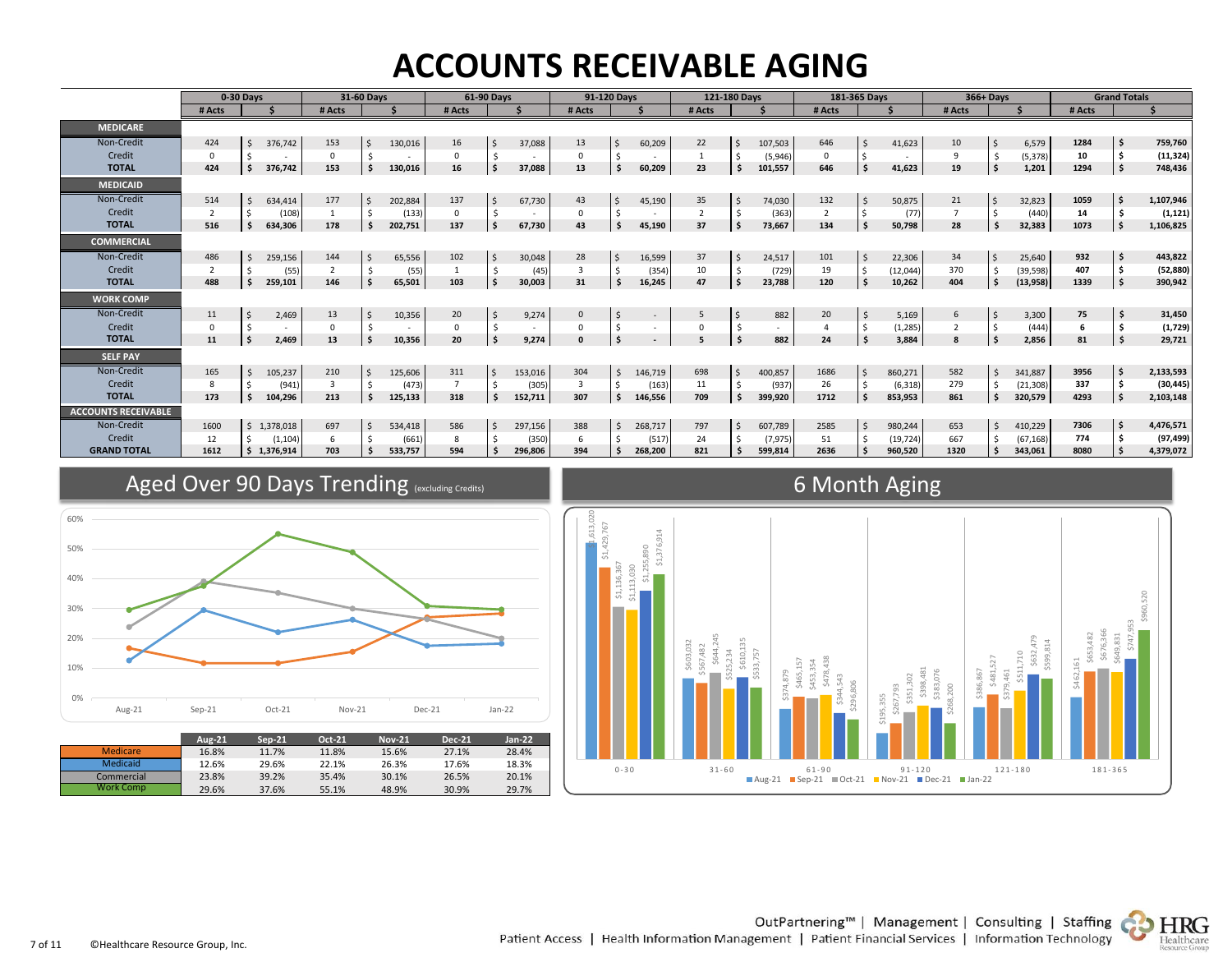# **DENIAL MANAGEMENT**



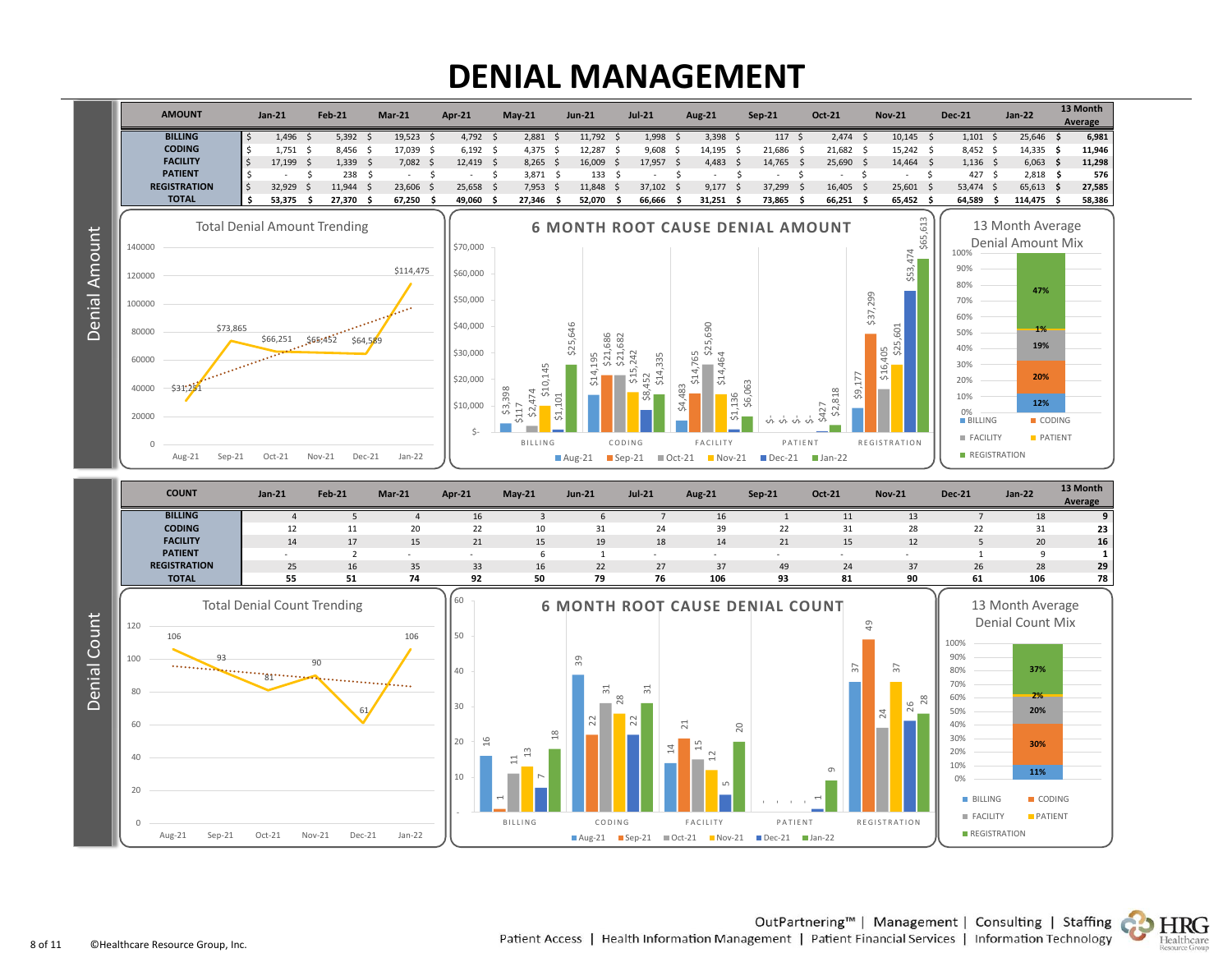# **CLAIM SUBMIT EFFICIENCY & DENIAL RESOLUTION**



**HRG** 

Healthcare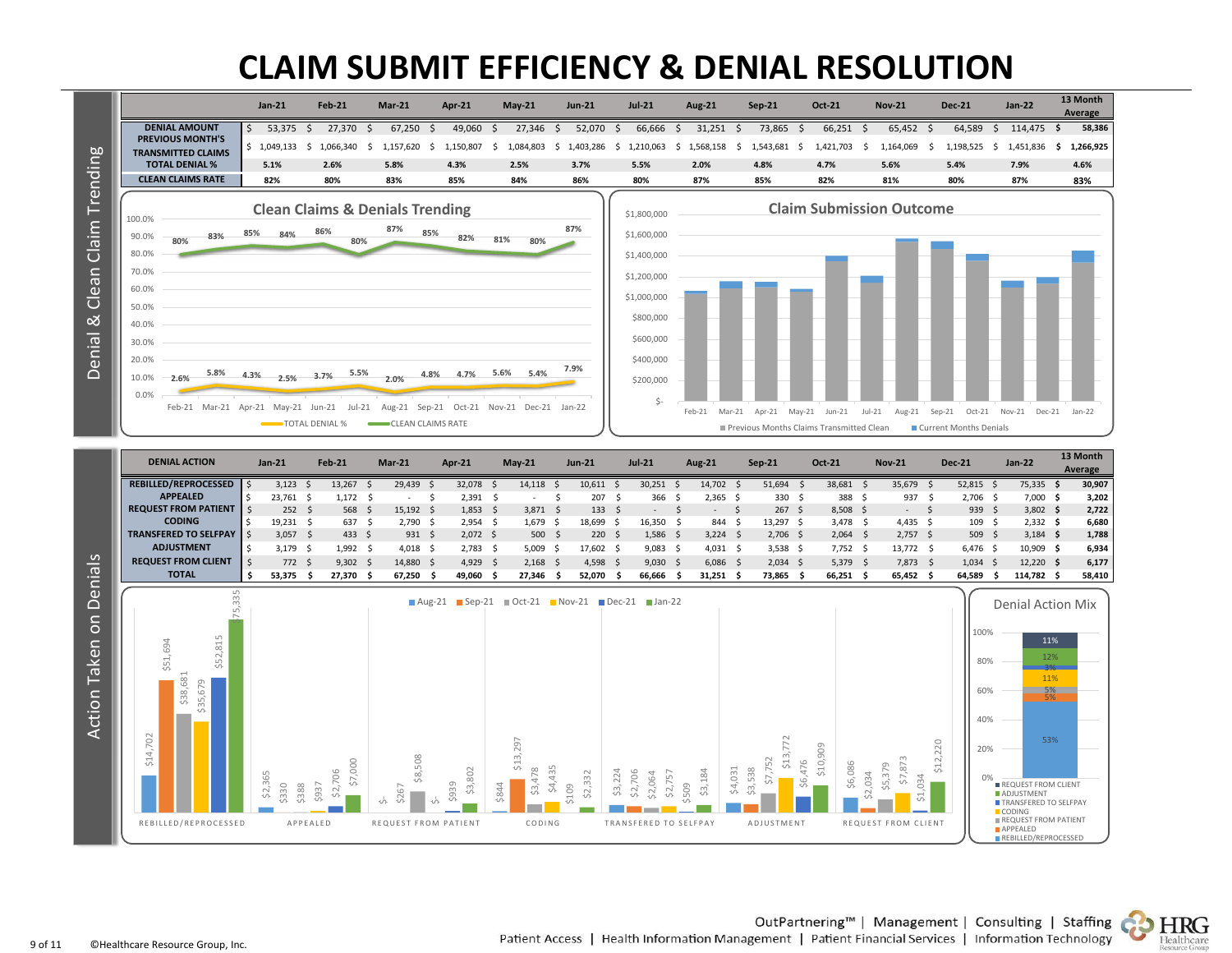# **UNBILLED & INVENTORY**

|                   |                                                                                                        | <b>Jan-21</b>                  | <b>Feb-21</b>                   | <b>Mar-21</b>                                   | Apr-21                          | <b>May-21</b>                                  | <b>Jun-21</b>                   | <b>Jul-21</b>                                  | <b>Aug-21</b>                  | <b>Sep-21</b>                   | Oct-21                          | <b>Nov-21</b>                  | <b>Dec-21</b>                                                                              | <b>Jan-22</b>                  | 13 Month<br>Average            |
|-------------------|--------------------------------------------------------------------------------------------------------|--------------------------------|---------------------------------|-------------------------------------------------|---------------------------------|------------------------------------------------|---------------------------------|------------------------------------------------|--------------------------------|---------------------------------|---------------------------------|--------------------------------|--------------------------------------------------------------------------------------------|--------------------------------|--------------------------------|
|                   | <b>In House</b>                                                                                        | \$                             | $\mathsf{\hat{S}}$<br>254       | 32,930<br>$\ddot{\varsigma}$                    | 80,746<br>$\mathsf{S}$          | \$                                             | 11,541<br>\$                    | $\mathsf{S}$<br>267                            | $\ddot{\varsigma}$<br>59,277   | 22,170<br>$\ddot{\varsigma}$    | 3,706<br>-\$                    | 20,857<br>$\ddot{\mathsf{S}}$  | $64,355$ \$<br>$\mathsf{S}$                                                                | 17,753                         | \$<br>24,143                   |
|                   | <b>DNFB</b><br><b>Total Unbilled</b>                                                                   | 365,354<br>\$<br>365,354<br>\$ | \$<br>214,269<br>\$.<br>214,523 | \$<br>220,951<br>253,881<br>$\ddot{\mathbf{S}}$ | 273,604<br>\$<br>-\$<br>354,350 | $\ddot{\varsigma}$<br>217,275<br>217,275<br>\$ | 392,046<br>-\$<br>403,587<br>\$ | $\ddot{\varsigma}$<br>446,371<br>\$<br>446,637 | \$<br>560,649<br>619,925<br>\$ | 577,639<br>\$<br>599,809<br>-\$ | \$<br>541,096<br>-\$<br>544,802 | 487,338<br>\$<br>508,195<br>\$ | 577,901<br>$\zeta$<br>- \$<br>642,256                                                      | 245,224<br>\$<br>262,978<br>\$ | \$<br>393,824<br>417,967<br>\$ |
|                   | <b>Unbilled Days</b>                                                                                   | 9.7                            | 5.6                             | 6.4                                             | 8.5                             | 5.2                                            | 8.8                             | 9.4                                            | 12.4                           | 12.0                            | 11.4                            | 11.1                           | 14.3                                                                                       | 5.5                            | 9.3                            |
|                   |                                                                                                        |                                | <b>Total Unbilled Days</b>      |                                                 |                                 |                                                |                                 |                                                |                                |                                 |                                 | <b>Unbilled Dollars</b>        |                                                                                            |                                |                                |
| Unbilled          |                                                                                                        |                                |                                 |                                                 |                                 |                                                |                                 | \$700,000                                      |                                |                                 |                                 |                                |                                                                                            |                                |                                |
|                   |                                                                                                        |                                |                                 |                                                 |                                 |                                                |                                 | \$600,000                                      |                                |                                 |                                 |                                |                                                                                            |                                |                                |
|                   |                                                                                                        |                                |                                 |                                                 |                                 |                                                |                                 | \$500,000                                      |                                |                                 |                                 |                                |                                                                                            |                                |                                |
|                   | 9.7                                                                                                    |                                |                                 |                                                 |                                 |                                                |                                 | \$400,000                                      |                                |                                 |                                 |                                |                                                                                            |                                |                                |
|                   |                                                                                                        |                                |                                 |                                                 |                                 |                                                |                                 | \$300,000                                      |                                |                                 |                                 |                                |                                                                                            |                                |                                |
|                   |                                                                                                        |                                |                                 |                                                 |                                 |                                                | 5.5                             | \$200,000                                      |                                |                                 |                                 |                                |                                                                                            |                                |                                |
|                   |                                                                                                        |                                |                                 |                                                 |                                 |                                                |                                 | \$100,000                                      |                                |                                 |                                 |                                |                                                                                            |                                |                                |
|                   |                                                                                                        |                                |                                 |                                                 |                                 |                                                |                                 | $\zeta$ -                                      |                                |                                 |                                 |                                | Jan-21 Feb-21 Mar-21 Apr-21 May-21 Jun-21 Jul-21 Aug-21 Sep-21 Oct-21 Nov-21 Dec-21 Jan-22 |                                |                                |
|                   | JAN-21 FEB-21 MAR-21 APR-21 MAY-21 JUN-21 JUL-21 AUG-21 SEP-21 OCT-21 NOV-21 DEC-21 JAN-22             |                                |                                 |                                                 |                                 |                                                |                                 |                                                |                                |                                 |                                 | DNFB In House                  |                                                                                            |                                |                                |
|                   |                                                                                                        |                                |                                 |                                                 |                                 |                                                |                                 |                                                |                                |                                 |                                 |                                |                                                                                            |                                |                                |
|                   | <b>ADMISSIONS</b>                                                                                      | $Jan-21$                       | <b>Feb-21</b>                   | <b>Mar-21</b>                                   | Apr-21                          | <b>May-21</b>                                  | <b>Jun-21</b>                   | <b>Jul-21</b>                                  | <b>Aug-21</b>                  | <b>Sep-21</b>                   | Oct-21                          | <b>Nov-21</b>                  | <b>Dec-21</b>                                                                              | <b>Jan-22</b>                  | 13 Month                       |
|                   | <b>INPATIENT</b>                                                                                       | $\mathbf{3}$                   | $\mathbf 0$                     | $\mathbf 0$                                     | $\overline{2}$                  | $\overline{2}$                                 | $\mathbf{1}$                    | $\overline{\mathbf{3}}$                        | $\mathbf{1}$                   | 6                               | $\overline{\mathbf{3}}$         | $\overline{2}$                 | 5                                                                                          | $\mathbf{1}$                   | Average<br>$\overline{2}$      |
|                   | <b>SWINGBED</b>                                                                                        | 4                              | $\mathbf{1}$                    | $\overline{2}$                                  | $\overline{2}$                  | $\overline{\mathbf{3}}$                        | $\overline{2}$                  | $\overline{2}$                                 | $\overline{2}$                 | 3                               | 5                               | $\overline{2}$                 | $\overline{3}$                                                                             | $\mathbf 1$                    | $\overline{2}$                 |
|                   | <b>OUTPATIENT</b>                                                                                      | 1,260                          | 1,675                           | 2,251                                           | 1,965                           | 861                                            | 629                             | 798                                            | 1,190                          | 916                             | 733                             | 826                            | 1,102                                                                                      | 1,043                          | 1173                           |
|                   | <b>EMERGENCY ROOM</b><br><b>CLINIC</b>                                                                 | 164<br>328                     | 197<br>348                      | 194<br>432                                      | 219<br>451                      | 258<br>436                                     | 256<br>463                      | 335<br>414                                     | 297<br>427                     | 250<br>461                      | 218<br>471                      | 260<br>495                     | 205<br>454                                                                                 | 202<br>449                     | 235<br>433                     |
|                   | <b>NURSING HOME</b>                                                                                    | 1                              | $\mathbf 0$                     | 1                                               | $\mathbf 0$                     | $\mathbf 0$                                    | 1                               | 5                                              | 3                              | 0                               | $\mathsf 0$                     | $\mathbf 0$                    | 1                                                                                          | $\mathbf{1}$                   | 1                              |
|                   | <b>TOTAL</b>                                                                                           | 1,760                          | 2,221                           | 2,880                                           | 2,639                           | 1,560                                          | 1,352                           | 1,557                                          | 1,920                          | 1,636                           | 1,430                           | 1,585                          | 1,770                                                                                      | 1,697                          | 1847                           |
| Account Inventory | <b>ACCOUNT INVENTORY</b>                                                                               | <b>Jan-21</b>                  | <b>Feb-21</b>                   | <b>Mar-21</b>                                   | Apr-21                          | <b>May-21</b>                                  | <b>Jun-21</b>                   | <b>Jul-21</b>                                  | <b>Aug-21</b>                  | <b>Sep-21</b>                   | Oct-21                          | <b>Nov-21</b>                  | <b>Dec-21</b>                                                                              | <b>Jan-22</b>                  | 13 Month                       |
|                   | <b>MEDICARE</b>                                                                                        | 1,092                          | 1,161                           | 475                                             | 523                             | 578                                            | 1,434                           | 796                                            | 632                            | 657                             | 886                             | 869                            | 1,543                                                                                      | 1,294                          | Average<br>918                 |
|                   | <b>MEDICAID</b>                                                                                        | 542                            | 585                             | 864                                             | 686                             | 656                                            | 808                             | 856                                            | 922                            | 832                             | 779                             | 862                            | 911                                                                                        | 1,073                          | 798                            |
|                   | <b>COMMERCIAL</b>                                                                                      | 730                            | 687                             | 1,107                                           | 1,029                           | 1,018                                          | 1,039                           | 1,377                                          | 1,201                          | 1,117                           | 1,111                           | 1,119                          | 1,193                                                                                      | 1,339                          | 1082                           |
|                   | <b>WORK COMP</b><br><b>SELF PAY</b>                                                                    | 72<br>2,053                    | 63<br>2,225                     | 72<br>2,135                                     | 55<br>2,255                     | 81<br>2,349                                    | 113<br>2,344                    | 99<br>2,805                                    | 103<br>3,271                   | 100<br>3,545                    | 89<br>3,862                     | 83<br>3,872                    | 80<br>4,058                                                                                | 81<br>4,293                    | 84<br>3005                     |
|                   | <b>TOTAL</b>                                                                                           | 4489                           | 4721                            | 4653                                            | 4548                            | 4682                                           | 5738                            | 5933                                           | 6129                           | 6251                            | 6727                            | 6805                           | 7785                                                                                       | 8080                           | 5888                           |
| ಹ                 |                                                                                                        |                                |                                 | Account Inventory & Admissions                  |                                 |                                                |                                 |                                                |                                |                                 |                                 | Admissions by Service Type     |                                                                                            |                                |                                |
| Admissions        | 9000<br>8000                                                                                           |                                |                                 |                                                 |                                 |                                                |                                 | 2500                                           |                                |                                 |                                 |                                |                                                                                            |                                |                                |
|                   | 7000                                                                                                   |                                |                                 |                                                 |                                 |                                                |                                 | 2000                                           |                                |                                 |                                 |                                |                                                                                            |                                |                                |
|                   | 6000                                                                                                   |                                |                                 |                                                 |                                 |                                                |                                 | 1500                                           |                                |                                 |                                 |                                |                                                                                            |                                |                                |
|                   | 5000                                                                                                   |                                |                                 |                                                 |                                 |                                                |                                 |                                                |                                |                                 |                                 |                                |                                                                                            |                                |                                |
|                   | 4000<br>3000                                                                                           |                                |                                 |                                                 |                                 |                                                |                                 | 1000                                           |                                |                                 |                                 |                                |                                                                                            |                                |                                |
|                   | 2000                                                                                                   |                                |                                 |                                                 |                                 |                                                |                                 | 500                                            |                                |                                 |                                 |                                |                                                                                            |                                |                                |
|                   | 1000                                                                                                   |                                |                                 |                                                 |                                 |                                                |                                 |                                                |                                |                                 |                                 |                                |                                                                                            |                                |                                |
|                   | $\Omega$<br>Jan-21 Feb-21 Mar-21 Apr-21 May-21 Jun-21 Jul-21 Aug-21 Sep-21 Oct-21 Nov-21 Dec-21 Jan-22 |                                |                                 |                                                 |                                 |                                                |                                 | $\Omega$                                       |                                |                                 |                                 |                                | Jan-21 Feb-21 Mar-21 Apr-21 May-21 Jun-21 Jul-21 Aug-21 Sep-21 Oct-21 Nov-21 Dec-21 Jan-22 |                                |                                |
|                   |                                                                                                        |                                | -Account Inventory              | $-$ Admissions<br><b>Contract</b>               |                                 |                                                |                                 |                                                | INPATIENT                      |                                 | OUTPATIENT EMERGENCY ROOM       |                                | $-CLINIC$                                                                                  | NURSING HOME                   |                                |

OutPartnering<sup>™</sup> | Management | Consulting | Staffing<br>gement | Patient Financial Services | Information Technology Patient Access | Health Information Management | Patient Financial Services | Information Technology